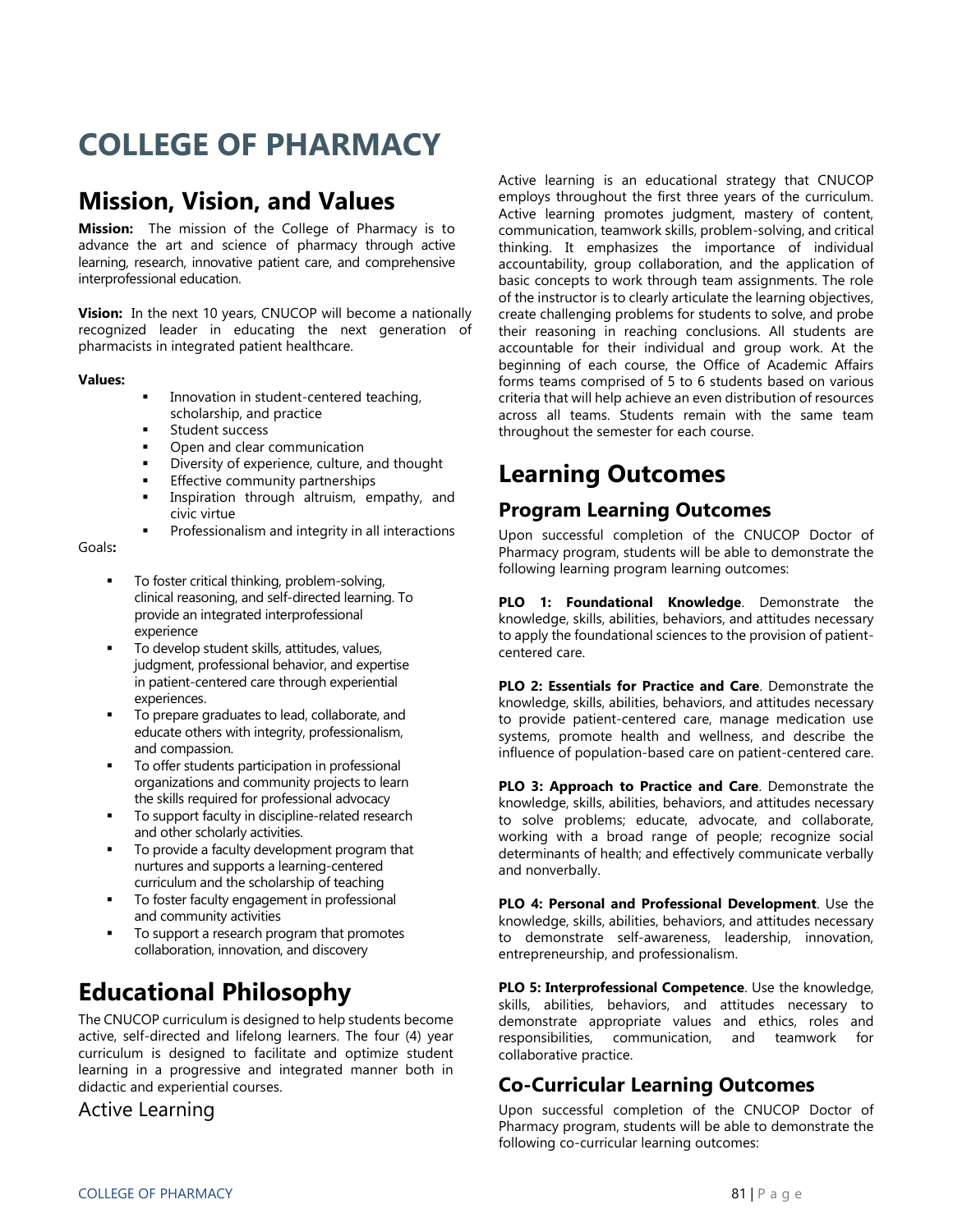- 1. **Social Awareness and Cultural Sensitivity**. Demonstrate awareness of and responsiveness to social and cultural differences by adapting behaviors appropriately and using effective interpersonal skills.
- 2. **Professionalism and Advocacy**. Demonstrate professional behavior and effective interactions with other healthcare professionals, community members, and/or patients and advocate for initiatives to improve patient care, health outcomes, and the profession of pharmacy.
- 3. **Self-Awareness and Learning**. Demonstrate selfawareness through reflection and the development of appropriate plans for self-directed learning and development.
- 4. **Innovation and Entrepreneurship**. Demonstrate innovation and creativity to develop novel strategies to accomplish professional goals, or demonstrate an understanding for how innovation and creativity influence the development of novel strategies to accomplish professional goals.
- 5. **Public Health and Education**. Apply skills learned in the classroom to create and effectively deliver public health initiatives and health-related education to the community.
- 6. **Service and Leadership**. Demonstrate the ability to lead and work collaboratively with others to accomplish a shared goal that improves healthcare.

# **Experiential Educational Expectations**

Experience in real pharmacy practice settings teaches judgment, and California Northstate College of Pharmacy is committed to developing and maintaining a robust experiential component to the Doctor of Pharmacy program.

Pharmacy practice experience is designed to develop a foundation of competencies that students will build upon as they progress through the program. By the end of the Introductory Pharmacy Practice Experiences (IPPE), students should be able to demonstrate competencies in basic practitioner skills at a fundamental level. During Advanced Pharmacy Practice Experiences (APPE), students should demonstrate pharmacy practice outcomes at an advanced and progressive manner that emphasize clinical judgment, professional behavior, and personal responsibility. Achievement of these competencies allows student pharmacists to embark on an independent and collaborative practice upon graduation. The following experiential outcomes were developed by a collaborative group representing seven of the California Colleges and Schools of Pharmacy.

### **1) Communication and Professional Behavior**

A. Communicate effectively.

- Communicate accurate and appropriate medical and drug information to a pharmacist, preceptor or other health care professional in a clear and concise manner.
- Determine the appropriate means of communication for the situation.
- 3. Actively listen to patients, peers, and other health care professionals.
- Use proper grammar, spelling, and pronunciation in communications.
- Explain medication information to patients in understandable terms.
- Adjust communication based on contextual or cultural factors, including health literacy, language barriers, and cognitive impairment.
- 7. Routinely verify patient or recipient understanding of communicated information.
- 8. Demonstrate effective public speaking skills and the appropriate use of audio-visual media when communicating with groups of patients, peers, and other health care professionals.
- Develop effective written materials for patients, peers, and other health care professionals.

### B. Interact with patients & the health care team.

- 10. Articulate the pharmacist's role as a member of the health care team.
- 11. Establish professional rapport with patients and healthcare professionals.
- 12. Demonstrate sensitivity to and respect for each individual's needs, values, and beliefs, including cultural factors, religious beliefs, language barriers, and cognitive abilities.
- 13. Demonstrate empathy and caring in interactions with others.
- 14. Maintain patient confidentiality and respect patients' privacy.
- 15. Demonstrate ability to resolve conflict in the pharmacy practice setting.

### C. Behave in a professional and ethical manner.

- 1. Dress professionally and appropriately for the practice setting.
- 2. Arrive punctually and remain until all responsibilities are completed.
- 3. Use time effectively and efficiently.
- 4. Distinguish professional interests from personal interests and respond appropriately.
- 5. Demonstrate awareness of personal competence and limitations, and seek guidance or assistance from preceptors when appropriate.
- 6. Accept responsibility for one's actions.
- 7. Respond appropriately to feedback from preceptors, patients, peers, and other health care professionals.
- 8. Show initiative in interactions with patients, peers, and other health care professionals.
- 9. Demonstrate passion and enthusiasm for the profession.
- 10. Be aware of and work appropriately within the culture of the assigned practice setting.
- 11. Demonstrate awareness of site or institutional policies and procedures.
- 12. Prioritize workload appropriately.
- 13. Identify issues involving ethical dilemmas.
- 14. Weigh and balance different options for responding to ethical dilemmas.
- 15. Propose steps to resolve ethical dilemmas.
- 16. Adhere to all state and federal laws and regulations as a pharmacy intern in the practice setting.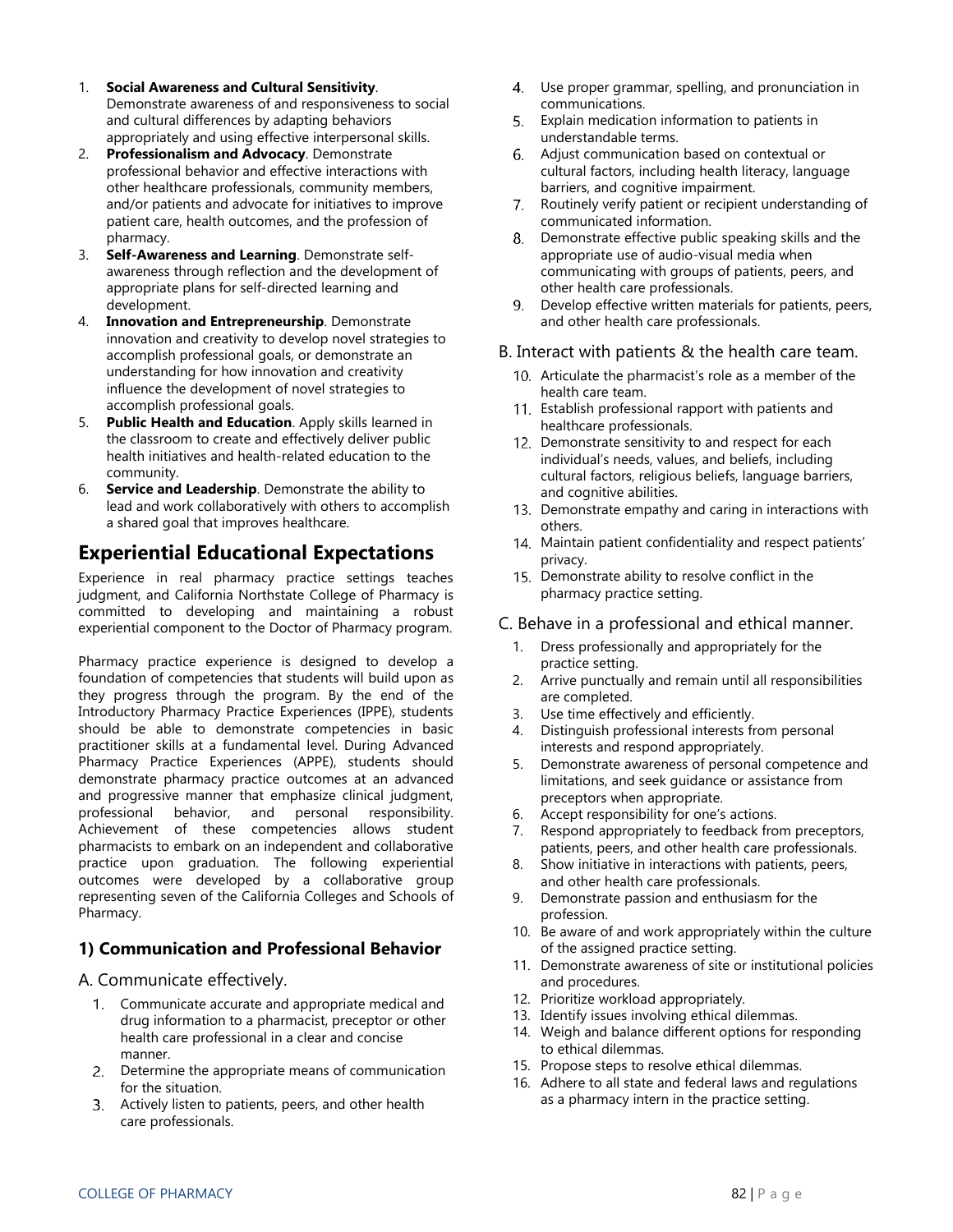### **2) The Practice of Pharmacy**

### A. Organize and evaluate information.

- 1. Assess prescription or medication orders for completeness, authenticity, and legality.
- 2. Verify that dose, frequency, formulation, and route of administration on prescription or medication orders are correct.
- 3. Obtain any pertinent information from the patient, medical record, or prescriber, as needed, for processing prescription or medication orders (e.g., allergies, adverse reactions, diagnosis or desired therapeutic outcome, medical history).
- 4. Review the patient profile or medical record for any allergies or sensitivities.
- 5. Determine the presence of any potential medicationrelated problems.
- 6. Determine if it is legal and appropriate to refill a prescription and to contact the prescriber for authorization, if necessary.

### B. Prepare and dispense medications.

- 1. Accurately enter patient information into the patient's pharmacy profile or medication record.
- 2. Select the correct drug product, manufacturer, dose, and dosage form and prepare it for dispensing.
- 3. Assure that the medication label is correct and conforms to all state and federal regulations.
- 4. Assure that the label conveys directions in a manner understandable to the patient and that appropriate auxiliary labels are attached.
- 5. Select an appropriate container for storage or use of medications with special requirements (e.g., childresistant containers, compliance devices).
- 6. Accurately perform and document the necessary calculations to correctly prepare the medication.
- 7. Perform the required technical and basic compounding steps to produce a pharmaceutically elegant product.
- 8. Demonstrate aseptic technique during the preparation of parenteral medications.
- 9. Document the preparation of any medication that has been compounded, repackaged or relabeled.
- 10. Adjudicate third-party insurance claims using established billing systems.
- 11. Determine the appropriate storage of medications before and after dispensing.
- 12. Comply with all legal requirements and professional scope of practice.

### C. Provide patient counseling.

- 1. Communicate pertinent information to the patient to encourage proper use and storage of medications.
- 2. Discuss any precautions or relevant warnings about medications or other therapeutic interventions.
- 3. Assure the patient comprehends the information provided.
- 4. Assess and reinforce the patient's adherence to the prescribed therapeutic regimen.

### D. Maintain accurate records.

1. Document the preparation and dispensing of medications.

- 2. Maintain manual or computerized files for prescription records that conform to state and federal laws and regulations.
- 3. Adhere to state and federal laws and regulations related to inventory control (e.g., controlled substances, investigational drugs).

### E. Assist patients seeking self-care.

- 1. Assess a patient's self-identified problem (e.g., common cold, fever, pain, gastrointestinal problems) to determine if the problem is appropriate for selfcare or requires referral.
- 2. Discuss options for treatment and, if indicated, recommend appropriate non-prescription product(s).
- 3. Counsel the patient about the proper use of self-care products.
- 4. Instruct a patient about the proper use of a diagnostic agent or device, including directions for obtaining accurate results and how to interpret the results.
- 5. Teach a patient the proper and safe use of commonly-used health products (e.g., condoms, thermometers, blood pressure monitoring devices, blood glucose meters, metered-dose devices, ear syringes, and adherence devices).

### F. Contribute to and monitor the optimal use of medications.

- 1. Articulate the pharmacist's role in medication use oversight (e.g. formulary management, practice guidelines).
- 2. Participate in established medication safety and quality improvement activities (e.g., adverse drug reaction reporting, medication reconciliation).
- 3. Access, select, utilize, and cite appropriate references for health information and patient education materials.
- 4. Demonstrate proficiency with the technology used at assigned experiential sites.
- 5. Formulate evidence-based pharmaceutical care plans based upon sound pharmacotherapeutic principles that take into account individual patient health beliefs, attitudes, and behaviors.

### **3) Public Health**

### A. Participate in health education programs and

### community-based health interventions.

- 1. Raise public awareness about the role of a pharmacist as a public health educator.
- 2. Participate in activities that promote health, wellness, and the use of preventive care measures.
- 3. Articulate the concept of advocacy what it means both professionally and personally.

### B. Demonstrate public health-related practice skills.

- 1. Administer subcutaneous, intramuscular or intradermal injections, including immunizations.
- 2. Screen for common medical conditions and make appropriate referrals.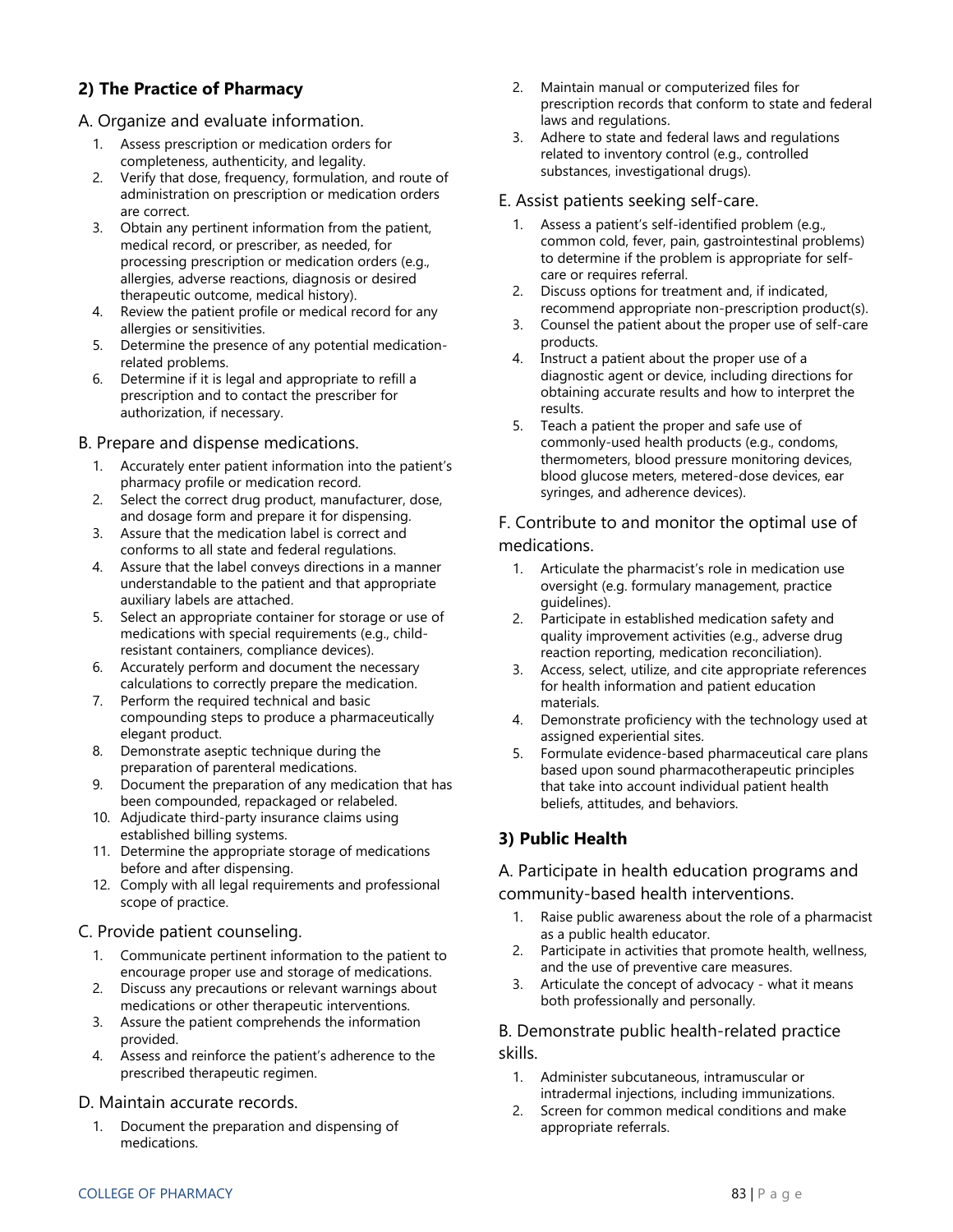3. Conduct smoking-cessation interventions when appropriate.

# **Professional Standards**

# Communication Skills

Pharmacists must be able to effectively communicate with individuals from within and outside of the health care professional environment to engender a team approach to patient care. Those individuals may include other health care providers such as physicians and nurses; non-health care providers, such as patients, family members, caregivers; and other community members, such as policy makers. Influential communication focuses on the ability to adapt language style and vocabulary to meet the health-care literacy needs of each individual or unique community. Pharmacists must display an in-depth knowledge of medications and be able to convey pharmaceutical information in a clear and concise manner to ensure safe and effective medication use.

Students at CNUCOP must exhibit in-depth medication knowledge, effective interpersonal communications skills, the ability to work as an effective member of a health care team, and the ability to collaborate with all members of the health care team to ensure continuous quality patient care.

### Patient Care Commitment

To provide patients with unparalleled health care, pharmacists must focus on disease treatment and management as well as wellness and disease prevention. Pharmacists must practice on inter-professional teams that focus on patients, patient populations, and outcomes. Pharmacists, in collaboration with patients and other health care providers, can ensure proper medication use by focusing on evidence-based medicine, quality improvement, cultural competence, health care disparities, and advocacy.

Students at CNUCOP should advocate for patient-centered pharmacist care to ensure safe and effective medication use.

# Knowledge of the Profession

Revelation occurs when wisdom of the past is combined with current reality. Pharmacists must be aware of the evolutionary steps within the profession and continue to advocate for improved patient-centered care.

Students at CNUCOP are required to attend didactic, laboratory, discussion, and experiential programs. They should understand how the practice of pharmacy has continually evolved to benefit the needs of society and develop visionary thinking capabilities to continue to advance the science and art of pharmacy.

# **Technical Abilities**

All students will be certified in cardiopulmonary resuscitation (CPR), first aid, and immunizations. Therefore, student pharmacists are required to perform immunizations, cardiopulmonary resuscitation, and physical assessments suitable for medication therapy management to fulfill all academic requirements of the College.

### **General Abilities**

Students should have the cognitive ability to critically and analytically think, to make compassionate and ethical decisions, and to engage in self-assessment and self-directed learning.

# **Licensure**

## **Completion of Program and Licensing**

Completion of the educational program leading to a degree and/or diploma is dependent upon student performance and success. The requirements for licensure in the profession are established by the state where licensure is sought. Completion of the educational program and obtaining a degree or diploma does not by itself guarantee licensure. Students are expected to remain current with other licensing requirements, including but not limited to the licensure examination and technical standards they may be required to meet in order to be licensed by the state in which they seek to practice. In addition, maintaining such technical standards is a condition for continued enrollment in this program; reasonable accommodations as defined and required by law may apply to persons with disabilities.

## **California Intern Pharmacist**

### **Registration Requirements**

To register as an intern pharmacist in California, candidates must be currently enrolled in a school of pharmacy recognized by the Board or accredited by the Accreditation Council for Pharmaceutical Education (ACPE) and have fingerprint and background clearances. Complete registration instructions can be downloaded from the California State Board of Pharmacy website at: [http://www.pharmacy.ca.gov/forms/intern\\_app\\_pkt.pdf.](http://www.pharmacy.ca.gov/forms/intern_app_pkt.pdf)

# **California Pharmacist**

The standard processing time for Pharmacist Examination and Licensure Applications by the California Board of Pharmacy is approximately 30 days after submission; however, the Board will process applications submitted by schools within 10 business days if these applications are submitted as a batch by the school. Students interested in participating in the batch processing of applications must submit their completed applications to the Office of Student Affairs and Admissions by May 1<sup>st</sup>, prior to graduation. The Office of Student Affairs and Admissions reviews each application prior to submission to the Board; however, it is the responsibility of the applicant to ensure all information is correct and that all required application materials have been included as part of the final application packet. These applications will then be handdelivered to the Board of Pharmacy after graduation, since official transcripts, which are a component of the application, are not complete until after graduation has occurred.

To qualify for a pharmacist license, you must submit one of the following to document your education (A or B).

A. Graduate of a School of Pharmacy - If you are a graduate from an ACPE accredited college of pharmacy or a school of pharmacy recognized by the board, please request an official transcript to be sent directly to the board by your school. The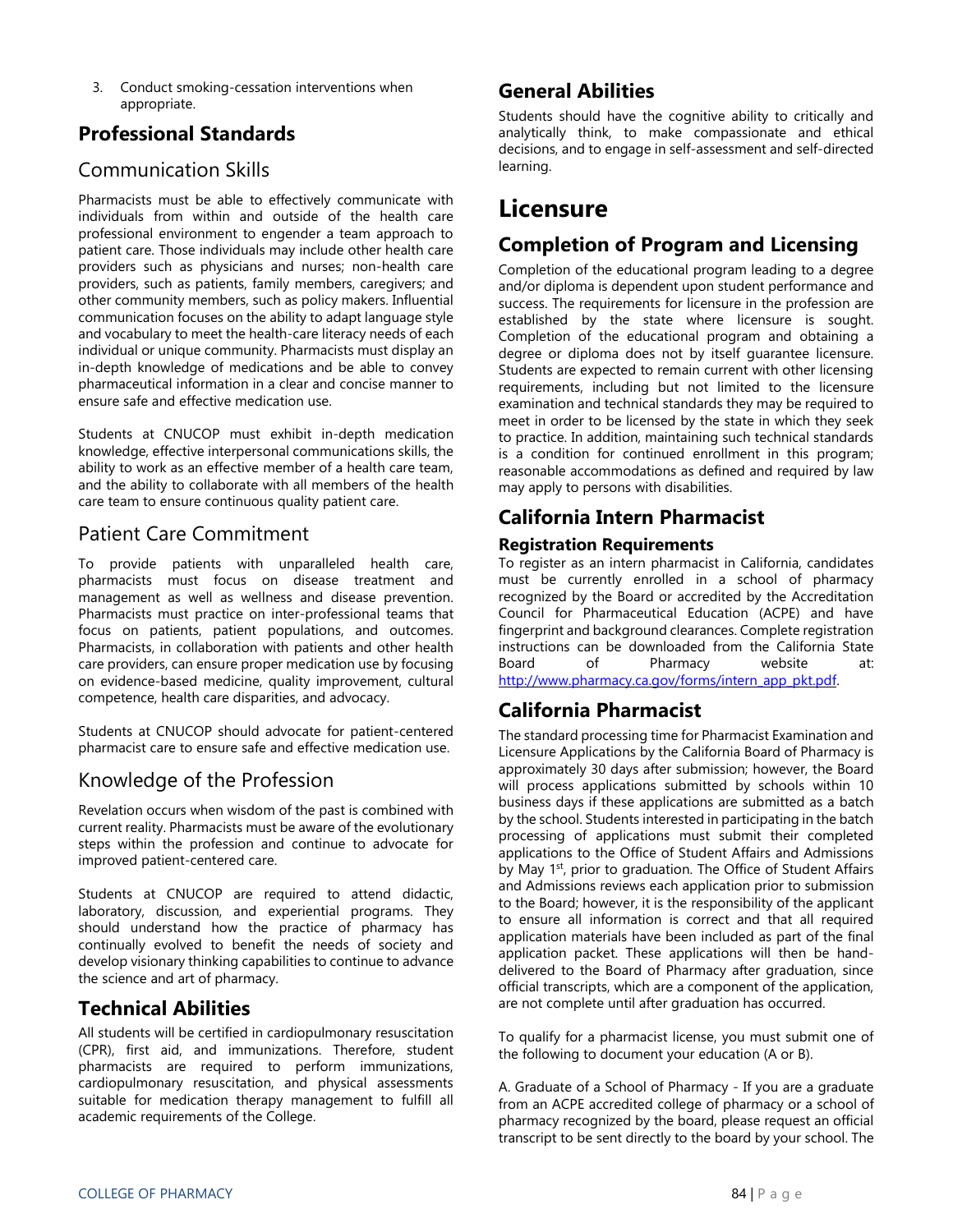official transcript must indicate your degree earned and date conferred.

### **Eligibility Requirements**

To be licensed in California you must pass the North American Pharmacist Licensure Examination (NAPLEX) and the California Pharmacist Jurisprudence Exam (CPJE).

To be eligible to take the licensure examination for California, you must:

- Be at least 18 years of age
- Be a graduate of a domestic school of pharmacy or be a graduate of foreign school of pharmacy and be certified by the Foreign Pharmacy Graduate Examination Committee (FPGEC)
- Have completed at least 150 semester hours of collegiate credit, 90 of which must be from a school of pharmacy
- Have earned at least a baccalaureate degree in a course of study devoted to pharmacy
- Have completed 1,500 hours of approved pharmaceutical experience as a registered intern or one year of experience as a licensed pharmacist in another state
- Have fingerprint and background clearances.

The registration instructions, requirements, and application form for licensure as a pharmacist in California may be obtained and downloaded at the California State Board of Pharmacy website:

http://www.pharmacy.ca.gov/forms/rph\_app\_pkt.pdf.

# **NAPLEX/MPJE**

The MPJE exam is for students pursuing licensure out of the state of California.

To take the NAPLEX and/or MPJE, candidates must meet the eligibility requirements of the board of pharmacy from which they are seeking licensure. The board will determine your eligibility to take the examinations in accordance with the jurisdiction's requirements. If the board determines that you are eligible to take the examinations, it will notify the National Association of Boards of Pharmacy (NABP) of your eligibility. If you have questions concerning eligibility requirements, contact the board of pharmacy in the jurisdiction from which you are seeking licensure.

Registration instructions, requirements, and application form can be obtained and downloaded from the National Association of Board of Pharmacy (NABP) website at [http://www.nabp.net.](http://www.nabp.net/)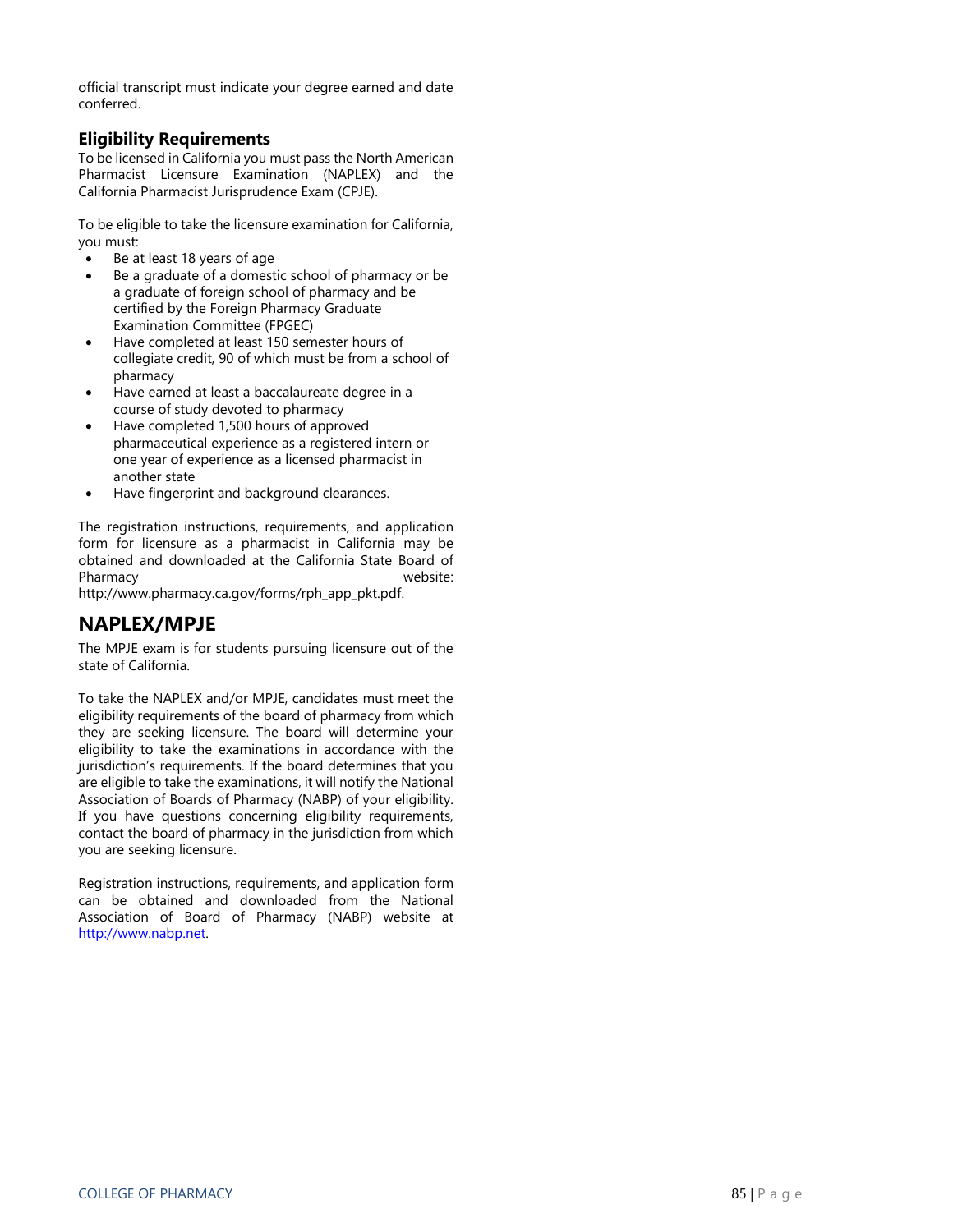# **Admission to the PharmD Program**

California Northstate University College of Pharmacy (CNUCOP) uses the Pharmacy College Application System (PharmCAS), a centralized application service for pharmacy programs, for applicants seeking to apply to the four-year Doctor of Pharmacy program. An electronic application must be submitted to PharmCAS. A supplemental application, available at:

[https://californianorthstateuniversity.formstack.com/forms/c](https://californianorthstateuniversity.formstack.com/forms/cop_supplemental_application_2020) [op\\_supplemental\\_application\\_2020,](https://californianorthstateuniversity.formstack.com/forms/cop_supplemental_application_2020) must be electronically submitted to the College of Pharmacy as well. For applicants wishing to enter the 0-6 Direct Entry Doctor of Pharmacy program, an electronically application must be submitted through PharmDirect, a centralized application service for Direct Entry PharmD programs at [https://pharmdirect.liaisoncas.com/applicant-ux/#/login.](https://pharmdirect.liaisoncas.com/applicant-ux/#/login) No supplemental application is required for these applicants.

The Admissions Committee evaluates applicants for admission on an individual basis. Applicants are required to have completed all prerequisites prior to entering the program. Prerequisites may be substituted with courses the Admissions Committee evaluates to be equivalent. One or more members of the Admissions Committee review and evaluate each completed admission packet to determine if an invitation for an interview should be extended.

All qualified applicants must interview for admission into the Doctor of Pharmacy program. The interview is conducted on campus. A modified multiple mini interview (MMIs) approach is used. A writing sample is also a required component of the onsite interview. The interview is designed to assess a variety of factors including: interest, oral and written communication skills, maturity, dedication, critical thinking, and an assessment of the applicant's ability to complete the program successfully and advance in the field of pharmacy. The interview may also be used to determine if the student has the English language proficiency to complete instruction in the English language since English is the only language of instruction.

All accepted students who matriculate must have all official transcripts for all courses taken since high school on record in the Admissions Office by September 30th. Please note financial assistance may be limited for non-U.S. applicants. Personal transportation, such as a vehicle, will be necessary to participate in experiential education at clinical sites.

## **Traditional Four-Year Doctor of Pharmacy Requirements**

While a minimum GPA of 2.7 is preferred, the Admissions Committee of California Northstate University College of Pharmacy uses a holistic review process to evaluate each application, thereby taking into account a variety of factors, in addition to an applicant's academic standing, including but not limited to: work or research experience, socioeconomic status, resilience, extracurricular activities, and other nonacademic related activities. California Northstate University College of Pharmacy does not require a Bachelor's degree or PCAT; however, a Bachelor's degree is preferred.

According to the United States Department of Education guidelines, all applicants deemed eligible to be admitted as regular students into the College of Pharmacy must be:

a) Persons who have a high school diploma or its recognized equivalent, or

b) Persons who are beyond the age of compulsory school attendance in the State of CA, i.e. at least 18 years of age and pass a test that demonstrates the student's ability to benefit (ATB) from the educational program in which the student is enrolled.

A minimum of 44 semester units (61 quarter units) of prerequisite credit must be completed prior to matriculation into the program. Science and math prerequisite coursework must be designed for science majors. Prospective students are strongly encouraged to carry full course loads (15 units per semester) during their undergraduate studies. AP exam scores of 3 or higher, with 4 preferred will be accepted for prerequisite coursework and/or general education requirements. AP credit must be reported by subject and credit and must be mailed directly from your institution or testing services to the College of Pharmacy by using college code: 7306. Additionally, the AP exam must have been taken no greater than ten years from the date of matriculation. Please note, AP exam scores will only count towards the first course in a series of science courses. For instance, an AP exam score of 3 or higher for chemistry would only count towards the General Chemistry I requirement.

| Table 1. PREREQUISITE COURSEWORK |                                 |                         |  |
|----------------------------------|---------------------------------|-------------------------|--|
| Course(s)                        | <b>Semester</b><br><b>Hours</b> | Quarter<br><b>Hours</b> |  |
| General Chemistry I with lab     | 4                               | 6                       |  |
| General Chemistry II with lab    | 4                               | 6                       |  |
| General Biology I                | 3                               | 4                       |  |
| General Biology II               | 3                               | 4                       |  |
| General Biology I or II lab      | 1                               | 1                       |  |
| Organic Chemistry I with lab     | 4                               | 6                       |  |
| Organic Chemistry II with lab    | 4                               | 6                       |  |
| Mammalian<br>Human<br>$\alpha$ r | 3                               | 4                       |  |
| Physiology*                      |                                 |                         |  |
| Calculus                         | 3                               | 4                       |  |
| <b>Public Speaking</b>           | 3                               | 4                       |  |
| <b>English Composition I</b>     | $\overline{3}$                  | 4                       |  |
| <b>English Composition II</b>    | 3                               | 4                       |  |
| <b>General Education</b>         |                                 |                         |  |
| Requirements**:                  | 6                               | 8                       |  |
| Psychology and Economics         |                                 |                         |  |
| preferred; other General         |                                 |                         |  |
| Education courses will be        |                                 |                         |  |
| accepted                         |                                 |                         |  |
| Total                            | 44                              | 61 (est.)               |  |

\*If taking a combined Anatomy and Physiology course, both Anatomy and Physiology I and II must be taken to fulfill the Physiology course requirement.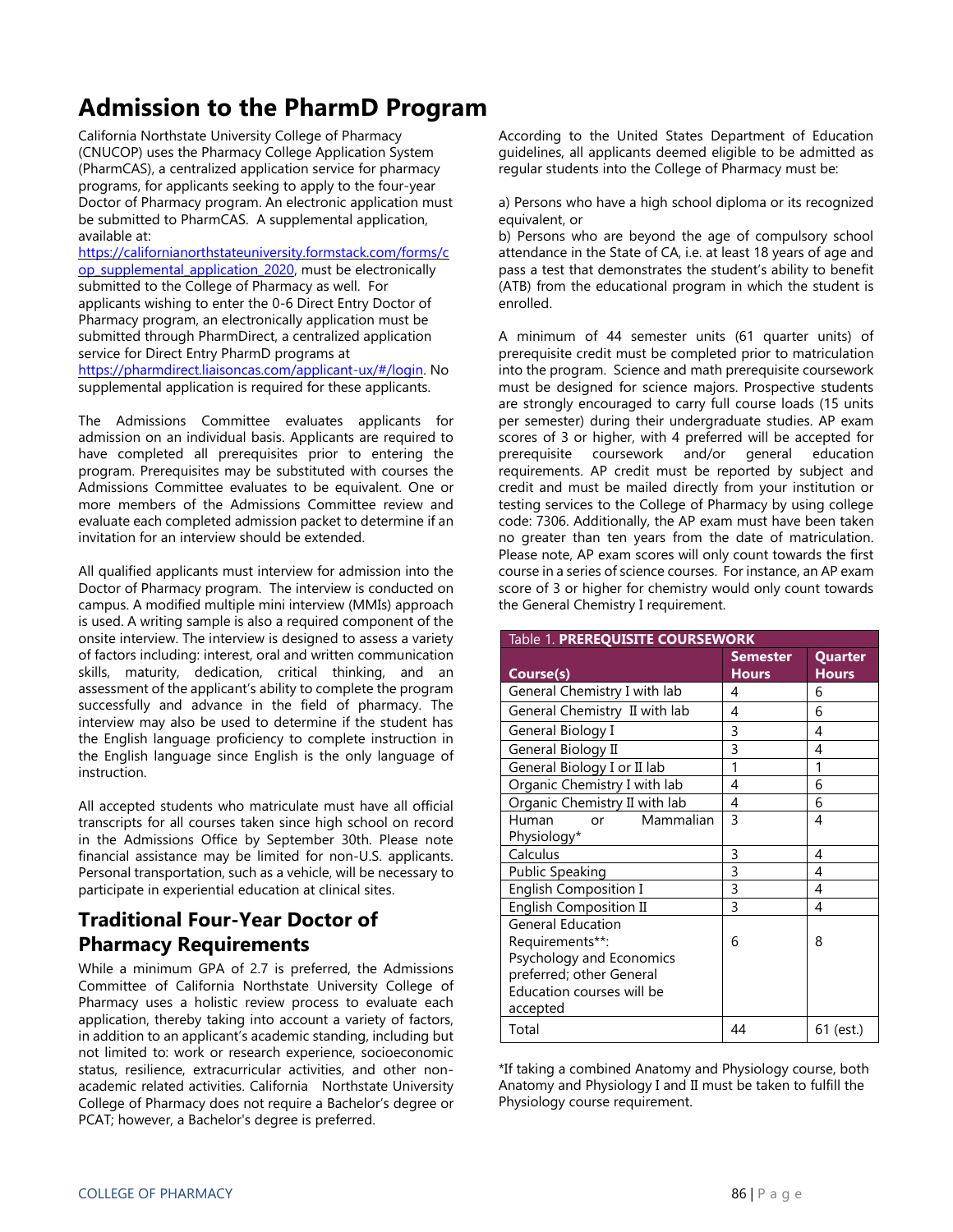In addition to the requirements described above, all prerequisite coursework must meet the following requirements:

1. Must be completed at a regionally accredited US institution or its equivalent abroad.

2. Science and math courses, along with any AP credits, must have been completed no greater than ten years from the planned date of matriculation. Exceptions to this requirement may be made based on a case-by-case basis if the applicant has been applying the skills learned in the older course directly to their position or research.

3. Must be completed with a grade of C- or higher.

4. May not be taken on a pass/no pass or credit/no credit basis.

5. All prerequisite coursework taken from non-US institutions (including Canada) must be submitted to the World Education Services (WES), Inc. for an evaluation of coursework. WES evaluations should be sent directly to PharmCAS.

6. International applicants who have not completed at least two years and at least 44 semester units (61 quarter units) at a US college or university are required to take the TOEFL IBT or IELTS exam. Exam scores are only valid for a two year period from the date of the exam. The minimum TOEFL IBT and IELTS scores, along with minimum section requirements, are provided below.

- The minimum total TOEFL IBT score is 88 with minimum section score requirements of:
	- o Reading: 20
	- o Listening: 20
	- o Speaking: 25
	- o Writing: 23
- The minimum total IELTS score is 6.5 with minimum section score requirements of:
	- o Reading: 6.5
	- o Listening: 6.5
	- o Speaking: 7.5
	- o Writing: 6.0

7. General Education requirements are waived for applicants who have or will be receiving a Bachelor's degree or US equivalent prior to matriculation in the pharmacy program. For additional information about CNUCOP and the application process, please visit our website: pharmacy.cnsu.edu. For questions, please contact COPadmissions@cnsu.edu.

8. Qualified applicants will be invited to interview.

9. All prerequisites, including general education requirements, must be completed prior to orientation, which is held in mid-August of each year; however, applicants may still interview prior to the completion of all prerequisite coursework.

For an in-depth overview of admission requirements, how to apply, and key dates, please visit the Admissions website at http://pharmacy.cnsu.edu and the PharmCAS School Pages at [www.pharmcas.org.](http://www.pharmcas.org/) 

# **Professional and Technical Standard Requirements**

CNUCOP endeavors to select applicants who have the ability to become highly competent pharmacists. The college adheres to the guidelines promulgated by the American Council for Pharmacy Education in its "Guidelines for Accreditation Standards." Within these guidelines, the college has the freedom and ultimate responsibility for the selection of students; the design, implementation, and evaluation of its curriculum; the evaluation of students; and the determination of who should be awarded a degree. Admission and retention decisions are based not only on satisfactory academic achievement, but also on non-academic factors that serve to ensure that the candidate can complete the essential functions of the academic program required for graduation. The professional and technical standards, as distinguished from academic standards, refer to those physical, cognitive, and behavioral abilities required for satisfactory completion of all aspects of the curriculum, and the development of professional attributes required by the faculty of all students at graduation. The essential abilities required by the curriculum are in the following areas: motor, sensory, verbal and written communication, intellectual (conceptual, integrative, and qualitative abilities for problem solving and decision-making), and the behavioral and social aspects for the performance of the profession of pharmacy.

Pharmacy is a physically and mentally demanding profession in which practitioners are asked to place the interests of their patients above their own which requires commitment to a life of service and dedication to continuous learning. The rigorous four year pharmacy school curriculum is where students begin to develop the qualities necessary for the practice of pharmacy. It is during this period of professional pharmacy education that the candidates acquire the foundation of knowledge, attitudes, skills and behaviors that they will need throughout their professional career. The abilities that pharmacists must possess to practice safely are reflected in the technical standards that follow. Students to the CNUCOP program must be able to meet these standards.

### Technical Standards

### **Visual**

Students must be able to observe and participate in experiments in the basic sciences. In order to make proper clinical decisions, Students must be able to observe a patient accurately. Students must be able to acquire information from written documents, films, slides or videos. Thus, functional use of vision is necessary (close and at a distance).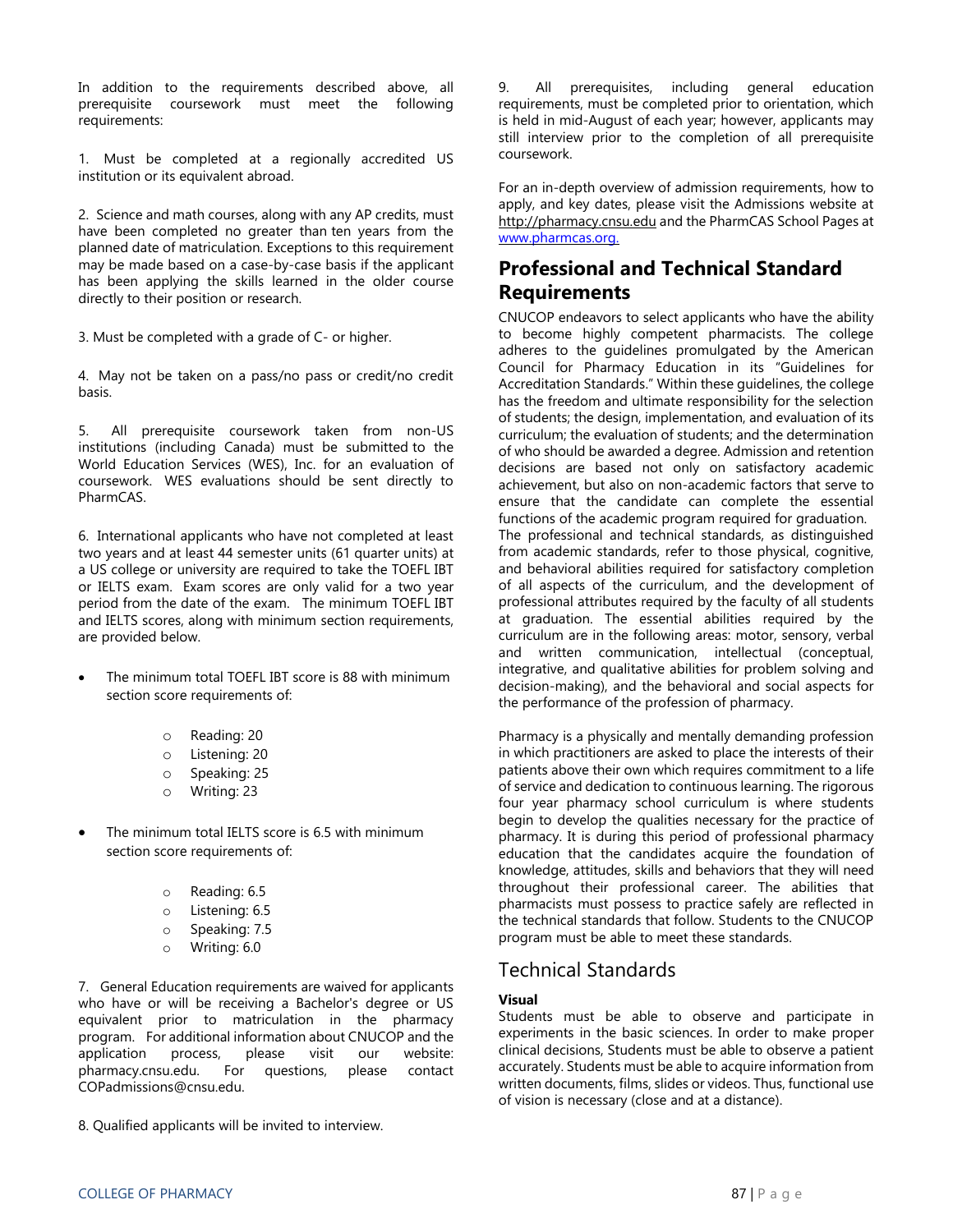### **Oral-Auditory**

Students must be able to communicate effectively and sensitively and rapidly with patients (must be able to speak and hear) and members of the health care team (both verbal and written). Students must be fluent in English. In emergency situations Students must be able to understand and convey information essential for the safe and effective care of patients in a clear unambiguous and rapid fashion. In addition, Students must have all the ability to relate information to and receive from patients in caring and confidential manner.

#### **Motor**

Students must possess the motor skills necessary to perform palpation, percussion, auscultation, and other diagnostic maneuvers. Motor skill demands require reasonable endurance, strength, and precision. A candidate should be able to execute motor movements reasonably required to provide general care and emergency treatment to patients as well as complete the CPR and First Aid component of the program. Such actions require coordination of both gross and fine muscular movements, equilibrium and functional use of senses, of touch, and vision.

#### **Sensory**

Students need enhanced sensory skills including accuracy within specific tolerances and functional use for laboratory, classroom, and clinical experiences. Students who are otherwise qualified but who have significant tactile sensory or productive disabilities must be evaluated medically. These disabilities included individuals who were injured by significant burns, have sensory motor deficits, or cicatrix formation.

### Professional Standards

Students must demonstrate the judgment and emotional stability required for full use of their intellectual abilities. Possess the perseverance, diligence, and consistency to complete the College of Pharmacy curriculum and prepare to enter the profession of pharmacy.

Students must: exercise good judgment in the treatment of patients; function within both the law and ethical standards of a healthcare professional; be able to work effectively and professionally as part of a team during the pharmacy curriculum and as a member of a health care team after graduation.

Students must be able to participate in a culturally diverse classroom and practice environments; be sensitive and behave in a professional manner during interactions with patients, their families, and with health care personnel; maintain regular, reliable, and punctual attendance for classes, experiential education and clinical responsibilities; and be responsible for contributing to collaborative, constructive learning environments, accept constructive feedback from others, and respond with appropriate modification in a professional manner.

#### **Strength and Mobility**

Students must have sufficient posture, balance, flexibility, mobility, strength and endurance for standing, sitting, and participating in the laboratory, classroom and clinical sites.

#### **Cognitive**

In order to effectively solve clinical problems, Students must be able to measure, calculate, reason, analyze, integrate and synthesize in a timely fashion. In addition, they must be able to comprehend three-dimensional relationships and to understand the spatial relationships of others.

#### **Social**

Students must possess the emotional health required for the full utilization of their intellectual abilities, the exercise of good judgment for the prompt completion of all responsibilities, and for the development of effective relationships with patients. Students must be able to tolerate physically taxing workloads and function effectively under stress. They must be able to adapt to changing environments, display flexibility and learn to function in the face of uncertainties inherent in the clinical problems of patients.

The unpredictable needs of patients are at the heart of becoming a pharmacist. Academic and clinical responsibilities of students must require their presence during day and evening hours. Students will be considered not only for their scholastic accomplishments, but also on their physical and emotional capacities to meet the full requirements of the school's curriculum, and to graduate as skilled and effective practitioners of pharmacy.

### **Transferring from Other Institutions**

Transfer requests for entry to the Doctor of Pharmacy program at California Northstate University College of Pharmacy (CNUCOP) will be reviewed and determined for acceptance on a case-by-case basis, based on specific provisions and contingent on space/seat availability. Students interested in transferring to CNUCOP must complete a Transfer Student Application available on the CNUCOP webpage. COP does not have any articulation or transfer agreements with any other college or university at this time to accept students into the CNUCOP PharmD program.

Credit for coursework completed at other institutions for recognition of advanced standing at CNUCOP will be transferred subject to the following considerations.

- The comparability of the completed coursework with CNUCOP coursework
- The appropriateness of the completed coursework towards meeting CNUCOP PharmD degree requirements
- COP does not grant credit for prior experiential learning other than IPPEs completed at an ACPE accredited School/College of Pharmacy that have been deemed equivalent to COP degree requirements and eligible for transfer.
- Determination of both the institutional source and quality of professional coursework, as reflected by the accreditation standing of the originating institution.

A student approved to transfer does not guarantee that the transferring student will be granted entry into the same academic year of standing as that of the pharmacy school/college of origin.

Acceptance of transfer courses and the award of University transfer credit shall not express nor imply that all transfer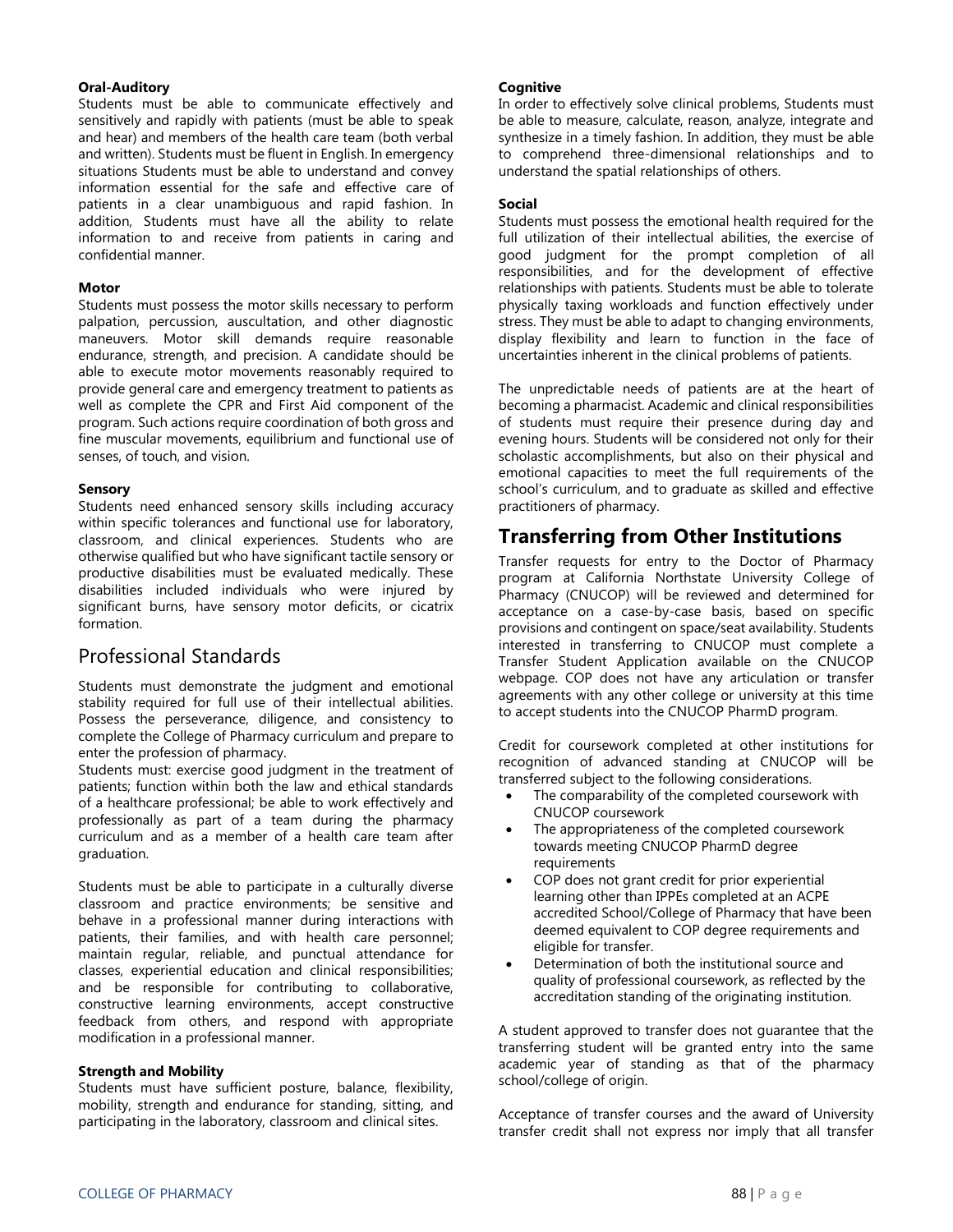credits will be fully accepted towards advanced standing for the PharmD degree requirements at CNU.

The total number of credits transferred shall not exceed the maximum allowable units as defined by accrediting institutions.

Transfer applicants must meet the same eligibility and progression policy standards required of students enrolled at CNUCOP.

The institutional residency requirement for a transferring student includes a minimum of two years of enrollment as a full-time student at CNUCOP to receive the PharmD degree from CNUCOP.

### **International Applicants**

California Northstate University College of Pharmacy accepts applications from international students provided they meet the same prerequisite requirements as U.S. applicants. CNUCOP will work with international students admitted to the PharmD program to complete the I-20 and will report the student's status to SEVIS. Please see the International Student Handbook available on the CNUCOP website for detailed instructions and timeline.

### **Student Enrollment Agreement**

The Student Enrollment Agreement must be completed and submitted to the college in order to show intent to enroll in the program. The Student Enrollment Agreement is a legally binding contract when it is signed by the incoming student and accepted by the institution.

By signing the Enrollment Agreement, the student is acknowledging that the catalog, disclosures, and information located on the website have been made available to the student to read and review.

Any questions or concerns regarding the Student Enrollment Agreement should be directed to the college or university department.

### **Catalog, Performance Fact Sheet, and Website**

Before signing the Student Enrollment Agreement, the prospective student is strongly urged to visit the University and College website at **www.cnsu.edu**, and to read and review the CNU General Catalog and School Performance Fact Sheet (SPFS). The SPFS contains important performance data for the institution. The Catalog contains important information and policies regarding this institution.

# **Student's Right to Cancel, Withdraw, and Refund**

Applicants have the right to cancel the Student Enrollment Agreement until 12:01 AM on the first calendar day after the first classroom instruction session attended, or until 12:01 AM on the eighth calendar day after a student has signed the Enrollment Agreement, whichever is later.

Cancellation shall occur when the applicant gives written notice of cancellation to the Admission Office at the

University's address shown at the top of the first page of the Enrollment Agreement. This can be hand delivered, emailed, faxed, or mailed. Written notice of cancellation sent by hand delivery, email, or facsimile is effective upon receipt by the University. Written notice of cancellation sent by mail is effective when deposited in the mail properly addressed with postage prepaid.

After the cancellation period described above, the applicant has the right to withdraw from the University at any time. Withdrawal shall occur when the applicant gives written notice of withdrawal to the Registrar at the University's address shown at the top of the first page of the Enrollment Agreement. When withdrawing from the college/university, please complete the Official College Withdrawal form available from the Registrar's request form website: [http://www.cnsu.edu/office-of-the-registrar/registrar-](http://www.cnsu.edu/office-of-the-registrar/registrar-services)

[services.](http://www.cnsu.edu/office-of-the-registrar/registrar-services) Do not use this form to indicate your intent to cancel your enrollment agreement.

**For information on refund calculations due to cancellation or college withdrawal, please see the FINANCIAL SERVICES & DISCLOSURES on page 215 of this catalog.**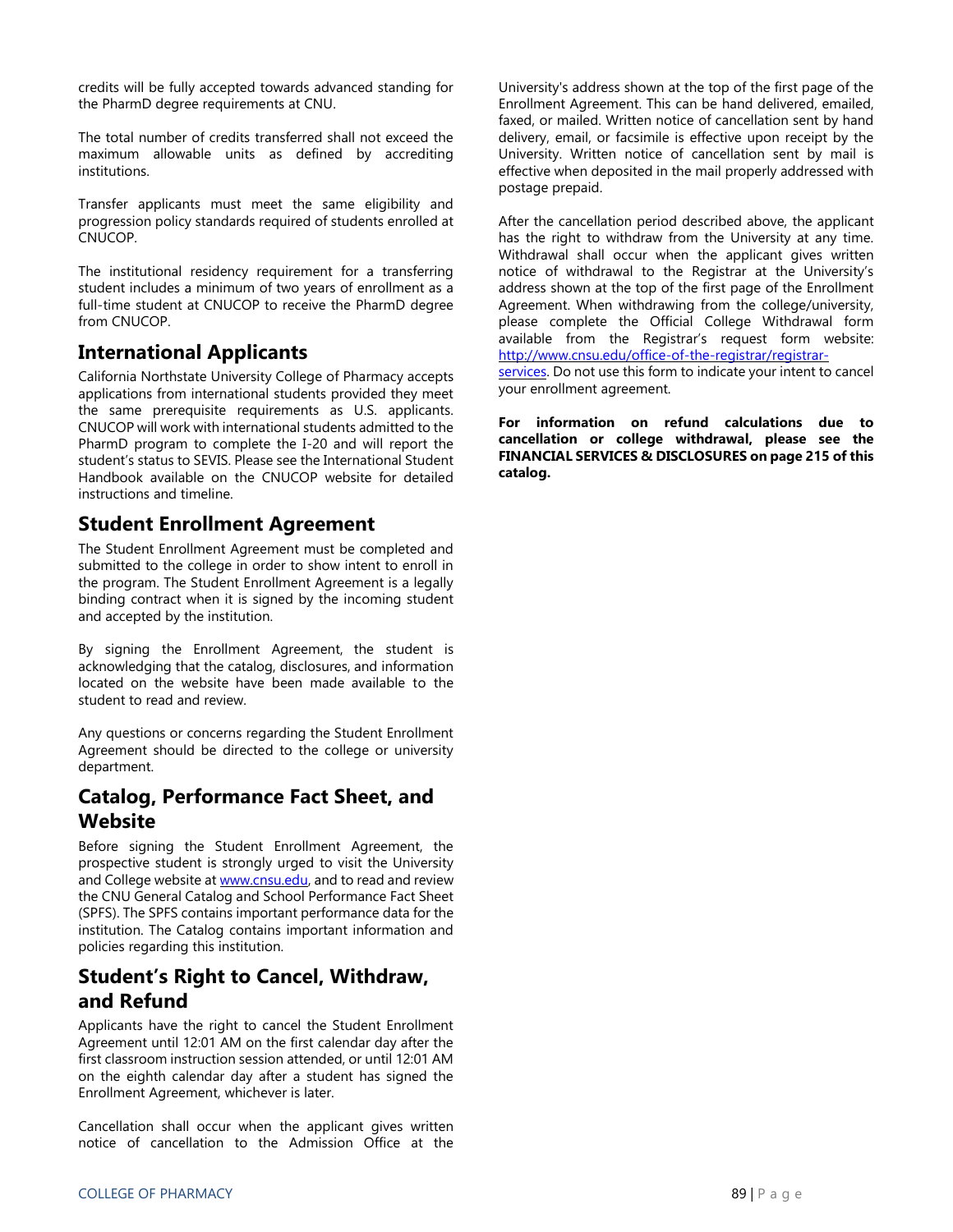# **Tuition & Fees**

All tuition, fees, expenses, and policies listed in this publication are effective as of June 2020 and are subject to change without notice by California Northstate University.

In the tables below, P1, P2, P3, and P4 indicate the student's year in the program (e.g. P1 is a first-year student; P2 is a second-year student, etc.).

Tuition is charged on a full-time, semester basis, except during the fourth program year in which tuition is charged on a full-time, annual basis. Generally, tuition and fees are charged to a student's account thirty (30) days prior to the start of each semester term. The above is based on the assumption that a student will attend each semester term on a full-time basis, which allows for a student to graduate after successfully completing four (4) years of coursework consisting of 147 semester credit hours.

International students are not charged additional fees or charges associated with vouching for student status.

Payment deadlines, loan obligations, refund calculations due to cancellation and withdraw, and the Student Tuition Recovery Fund (STRF) disclosures are located in FINANCIAL SERVICES & DISCLOSURES (page 217).

| <b>Tuition &amp; Fees</b>                                                        | <b>Amount</b> | <b>Class</b>   |
|----------------------------------------------------------------------------------|---------------|----------------|
| Tuition                                                                          | \$49,000.00   | P1, P2, P3, P4 |
| <b>Student Activity Fee</b>                                                      | \$100.00      | P <sub>1</sub> |
| Pharmacy Lab Fee / Skill Lab<br>Fee                                              | \$500.00      | P1, P2, P3     |
| Technology Fee                                                                   | \$100.00      | P1, P2, P3     |
| <b>Professional Career</b><br>Development Fee                                    | \$60.00       | P1, P2, P3     |
| <b>Orientation Fee</b>                                                           | \$75.00       | P1             |
| <b>Aseptic Compounding</b><br>Certification Fee/ Pharmacists<br>Letter Trainings | \$70.00       | P1             |
| White Coat Ceremony Fee                                                          | \$90.00       | P1             |
| <b>Immunization Fee</b>                                                          | \$95.00       | P1             |
| <b>BCLS/CPR Certification Fee</b>                                                | \$30.00       | P1             |
| <b>Student Activity Fee</b>                                                      | \$200.00      | P <sub>2</sub> |
| <b>Student Activity Fee</b>                                                      | \$200.00      | P <sub>3</sub> |
| <b>BCLS/CPR Certification Fee</b>                                                | \$30.00       | P <sub>3</sub> |
| <b>NAPLEX Review</b>                                                             | \$250.00      | P <sub>3</sub> |
| <b>Graduation Fee</b>                                                            | \$500.00      | P4             |
| P1 Total Estimated Tuition &<br>Fees per Year <sup>1</sup>                       | \$50,120.00   |                |
| P2 Total Estimated Tuition &<br>Fees per Year <sup>1</sup>                       | \$49,860.00   |                |
| P3 Total Estimated Tuition &<br>Fees per Year <sup>1</sup>                       | \$50,140.00   |                |
| P4 Total Estimated Tuition &<br>Fees per Year <sup>1</sup>                       | \$49,500.00   |                |

### **2020-2021 PharmD Tuition & Fees**

**Total estimated cost for the 4-year Doctor of Pharmacy program ranges from \$199,630 to \$210,000. 1**

| <b>Estimated Other Educational</b><br><b>Related Costs<sup>2</sup></b> | <b>Amount</b>          | <b>Class</b>              |
|------------------------------------------------------------------------|------------------------|---------------------------|
| Health Insurance premium <sup>3</sup>                                  |                        | \$3,200.00 P1, P2, P3, P4 |
| <b>Books and Supplies</b><br>(estimate) <sup>4</sup>                   |                        | \$1,600.00 P1, P2, P3, P4 |
| Background Check/Drug<br>Screen/Health-Related costs <sup>5</sup>      |                        | \$500.00 P1, P2, P3, P4   |
| Room and Board <sup>5</sup>                                            | \$20,972.00 P1, P2, P3 |                           |
| Transportation <sup>5</sup>                                            |                        | \$4,025.00 P1, P2, P3     |
| Room and Boar <sup>5</sup>                                             | \$25,166.64 P4         |                           |
| Transportation <sup>5</sup>                                            | \$4,830.00 P4          |                           |
| P1 Total Estimated Cost per<br>Year <sup>6</sup>                       | \$80,417.00            |                           |
| P2 Total Estimated Cost per<br>Year <sup>6</sup>                       | \$80,157.00            |                           |
| P3 Total Estimated Cost per<br>Year <sup>6</sup>                       | \$80,437.00            |                           |
| P4 Total Estimated Cost per<br>Year <sup>6</sup>                       | \$84,796.64            |                           |

<sup>1</sup> Based on estimated annual tuition increases of 3% to 5%. Range amounts are estimated and nonbinding on CNU.

<sup>2</sup> Costs and expenses a student may incur during the applicable year of the PharmD program, whether or not paid directly to CNU or CNUCOP. These expenses include estimated out-ofpocket cost of living expenses for the year.

<sup>3</sup> Provided and charged by outside healthcare plan insurance company; optional, estimated, and may increase or decrease based on number of participants and other factors.

<sup>4</sup> Estimated cost

<sup>5</sup> Estimated amounts

<sup>6</sup> Includes tuition, fees, and educational related costs from Tuition & Fees chart.

### **Scholarships**

The Northern California Education Foundation and the College of Pharmacy award various scholarships to students during the academic year. The scholarships are awarded on the basis of financial need, academic performance, leadership, and/or promoting diversity in the profession.

Information regarding various scholarships can be found on the CNU Student Financial Aid Tools webpage, [http://www.cnsu.edu/student-financial-aid-office/student](http://www.cnsu.edu/student-financial-aid-office/student-financial-aid-tools/student-financial-aid-toolsp)[financial-aid-tools/student-financial-aid-toolsp.](http://www.cnsu.edu/student-financial-aid-office/student-financial-aid-tools/student-financial-aid-toolsp) For scholarships and awards specific to the College of Pharmacy, please visit

[http://pharmacy.cnsu.edu/shareddocs/Scholarship/CNUCOP](http://pharmacy.cnsu.edu/shareddocs/Scholarship/CNUCOP-Scholarship-and-Awards-List.pdf) [-Scholarship-and-Awards-List.pdf](http://pharmacy.cnsu.edu/shareddocs/Scholarship/CNUCOP-Scholarship-and-Awards-List.pdf) for a description of the different scholarships and awards available. Students are also encouraged to apply to external scholarships.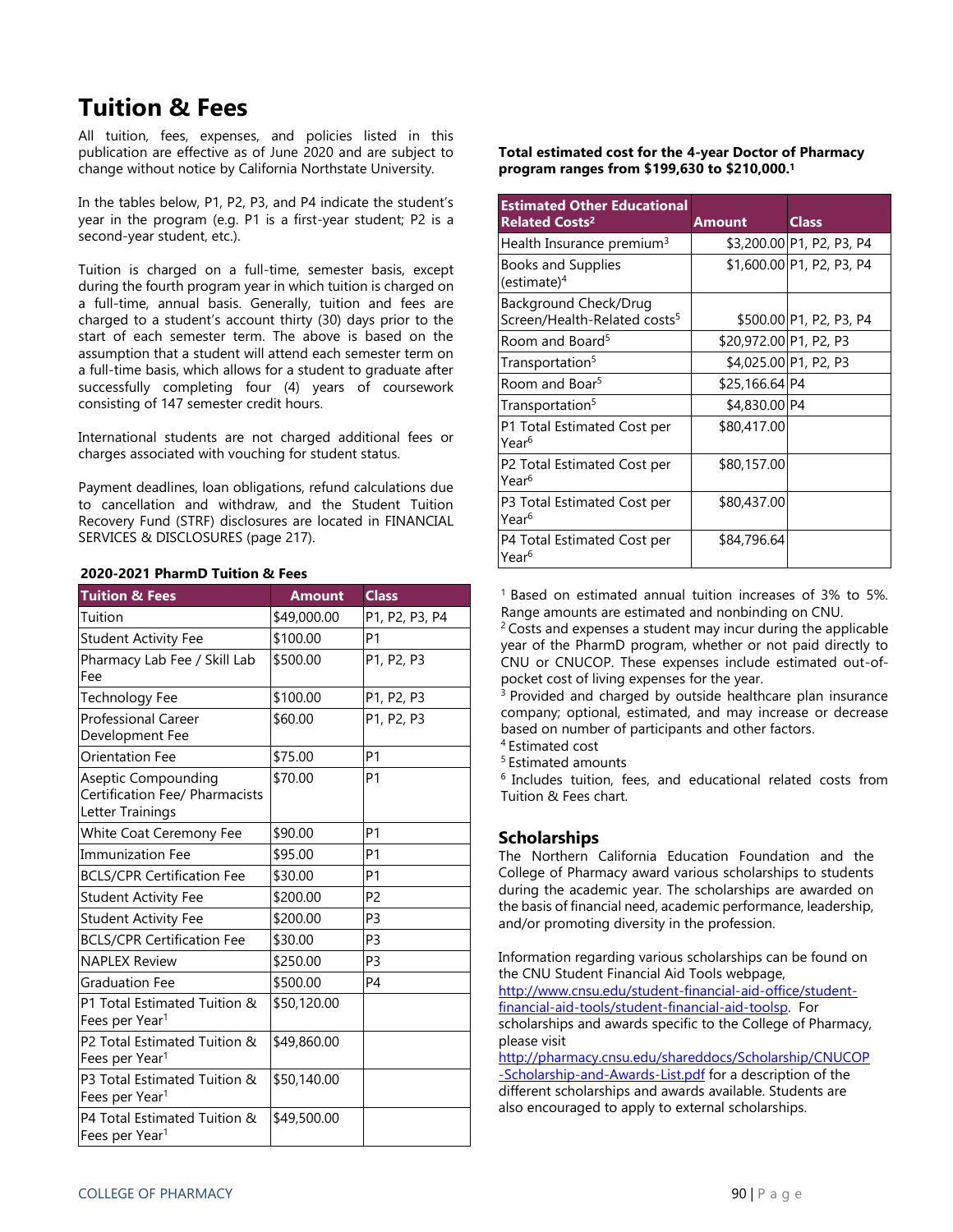# **General Policies**

# **Orientation and Registration**

New Student Orientation is mandatory for all incoming students. The Office of Student Affairs and Admissions must be notified of any absence due to illness or emergency, if a student is not able to attend the scheduled orientation. The student will be required to provide documentation of the absence and complete a make-up orientation within the first week of school, in addition to attending scheduled classes and maintaining course requirements.

Registration for classes requires:

- 1. All admission contingencies be fulfilled.
	- a. Admission contingencies include proof of medical insurance coverage, all required immunizations, a cleared background check, and any other institutional requirements. Students may enroll in the Student Health Insurance Plan to satisfy the insurance requirement. For a complete list of required immunizations, please review th[e COP Student Handbook](http://pharmacy.cnsu.edu/shareddocs/StudentHandbook.pdf)
- 2. Completion of all new student paperwork.
- 3. Financial aid clearance from the Financial Aid Office.

Students who are not in compliance with institutional requirements or who have a financial hold at the time of registration are required to satisfy the requirement and submit an approved Add/Drop form by the end of the Add/Drop period.

New students must submit the Emergency Contact and Medical Information Form to the Office of the Registrar by the end of Orientation. To make updates, a new form must be submitted to the Registrar. The Office of the Registrar requires submission of the Authorization to Release Student Records if a student desires to grant a personal third-party (such as a parent, spouse, etc.) access to his/her student record. Please refer to the "Directory Information and Access to Student Records" section of this catalog for more information.

New students should review their local, home, and billing contact information via the Student Portal and update as needed. It is the student's responsibility to maintain valid contact information throughout their enrollment at CNU. Instructions for accessing the Student Portal is sent by the CNU IT department to the student's CNU email address.

Registration is conducted by the Registrar prior to the start of each semester for new and continuing students. Students with business, financial, or other registration holds on their account will not be registered until the Registrar is notified that the hold has been cleared. Students who are noncompliant with institutional requirements or who have a hold on their student account at the time of registration are required to satisfy the requirement and may also be required to submit the Course Add/Drop form by the end of the Add/Drop period to register or make schedule changes.

All accepted students who matriculate must have all official transcripts for all courses taken since high school as well as evidence of high school diploma or equivalent on record in the Admissions Office by September 30 of the Fall semester that they matriculate.

### **Intern License**

Enrolled CNU students must have a valid, current California Pharmacy Intern License. Incoming students are required to apply for a Pharmacy Intern License at the start of the Professional Year 1 (P1). Accepted students must download the application and complete the requirements prior to the orientation program. During orientation week these applications are collected by the Office of Experiential Education and submitted to the California Board of Pharmacy. Once the applications are received and processed, the California Board of Pharmacy mails the Intern License to the Office of Experiential Education where a copy is kept in the student's permanent file.

It is not possible to participate in the experiential component (the IPPE or APPE rotations) without a current California Pharmacy Intern License.

# **Address Where Instruction Will Be Provided**

Class sessions are conducted at 9700 West Taron Drive, Elk Grove CA 95757 or online. Experiential education, clinical rotations, and service learning activities are conducted at assigned professional clinical locations and community sites as established by agreement among the student, professional preceptor, and College.

## **Thermal Camera Use for Temperature Checks**

In response to the COVID-19 pandemic and in order to protect the health and safety of all persons on California Northstate University's ("CNU") campuses, CNU has implemented the use of thermal cameras at the entrances to both campuses. These cameras are used to determine if a person seeking entry to one of our buildings is displaying a fever. If after two scans the cameras indicate the person has a fever, entry will be denied to that individual. No exceptions shall be made to this policy. Anyone failing to abide by this policy will be removed from campus. Absences due to failing the thermal camera scan is considered as excused and approved absence for students. Student must communicate with the faculty on record for that session for any required makeup. Failure to complete the required "makeup" will affect the course performance.

### **Instruction/Course Delivery**

The College of Pharmacy offers a didactic component of the curriculum that is usually in a classroom instruction setting comprised of an initial sequence of biomedical, clinical, pharmaceutical, and social and administrative science courses, followed by a series of organ-system based modules that integrate pathophysiology, pharmacology, medicinal chemistry, and pharmacotherapy concepts into the management of acute and chronic conditions. Selected classes may be delivered virtually.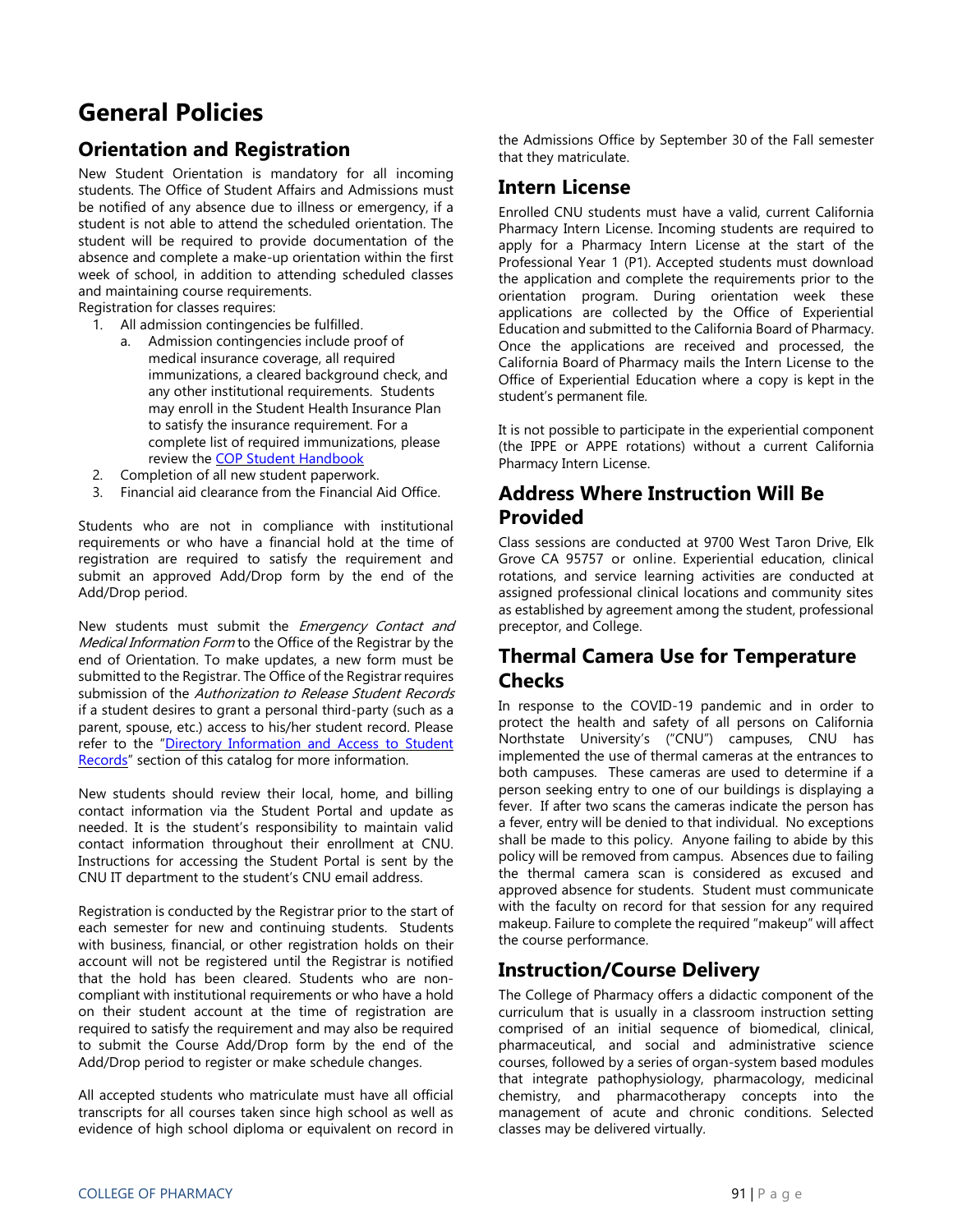The experiential component of the curriculum includes 300 hours of introductory pharmacy practice experience over the first three academic years and 1440 hours of advanced pharmacy practice experience in the final academic year. Students complete the pharmacy practice experience throughout various offsite locations.

The College of Pharmacy provides learning experiences through the use of team-based learning to deliver the curriculum. Team-based learning (TBL) prepares students to play a key role in a multidisciplinary team setting.

All courses are delivered in English and English language services are not provided.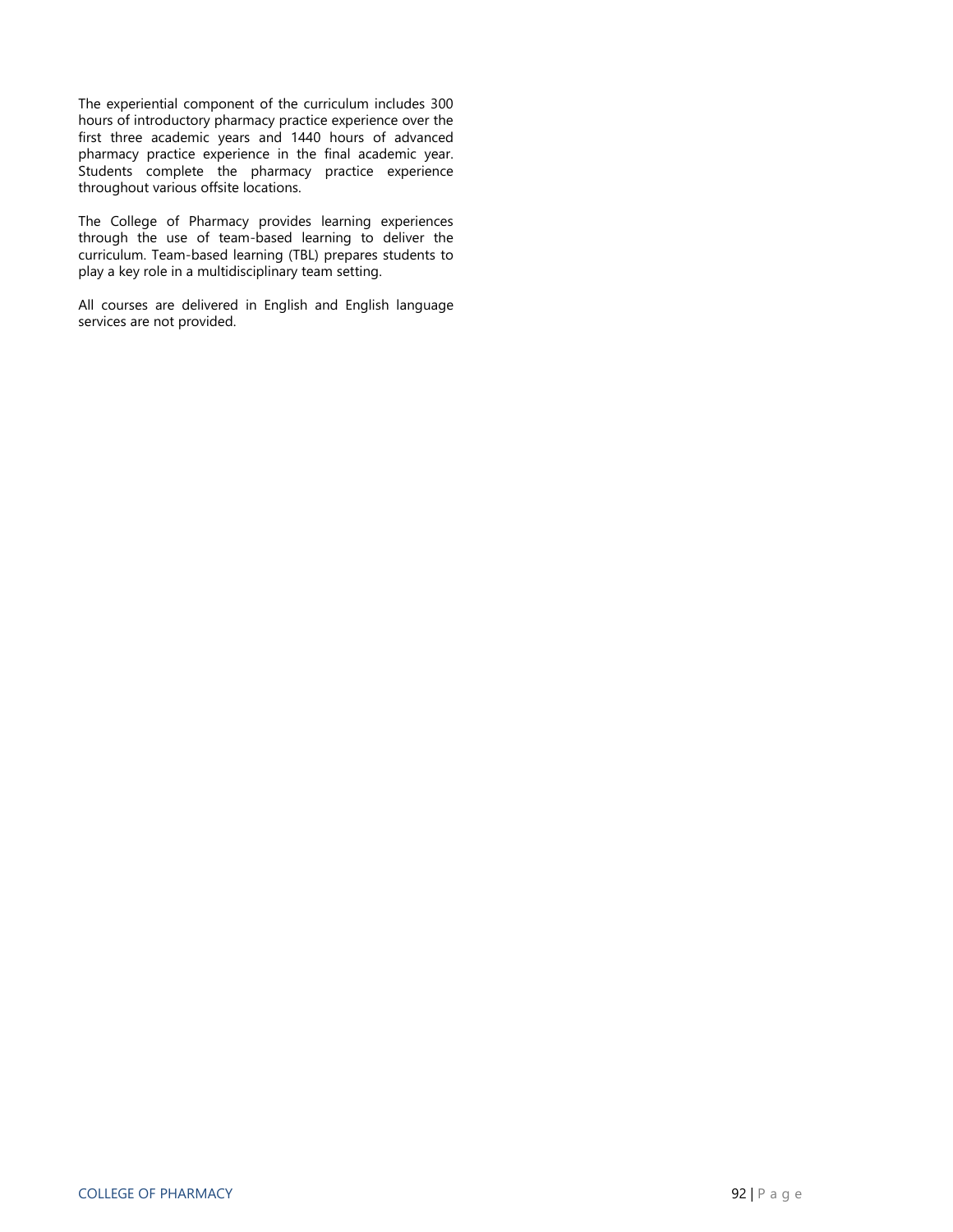# **Academic Policies & Procedures**

# **Academic Calendar**

The COP Academic Calendar consists of two didactic course semesters lasting approximately 15 weeks long. Summer classes are not offered by CNUCOP with exception of designated online elective courses. Second and third-year students complete IPPE and fourth-year students complete APPE experiential education modules throughout the calendar year as assigned.

# **Credit Hour Policy**

For each 15 week semester, 1 credit is assigned per hour each week of classroom or direct faculty didactic instruction (that is, per hour of lecture or student in class time) and a minimum of 2 hours of out-of-class student work (homework) (*TBL*). 1 credit is assigned per 3 hours each week of student time spent for courses that include workshop and/or laboratory time, and for experiential education (AL/LAB/EL). Students complete 300 hours of IPPE and 1440 hours of APPE as part of their experiential education training (EL).

|     | Code Course Type       | Code | <b>Course Type</b> |
|-----|------------------------|------|--------------------|
| AL  | <b>Active Learning</b> | LEC. | Lecture course     |
|     | course                 |      |                    |
| FL. | Experiential           | TBI. | Team-Based         |
|     | Learning               |      | Learning course    |
| LAB | Laboratory course      |      |                    |

### **Grading**

A letter grade equal to or greater than a C is considered satisfactory performance (passing) for completion of a course. In order to progress from one semester to the next, students must pass all courses with a letter a grade of C or higher and maintain a minimum cumulative grade point average (GPA) of 2.0. The breakdown for assignment of letter grades and grade points for each letter grade are as follows:

| Grade | <b>Definition</b>              | <b>GPA Unit</b> |
|-------|--------------------------------|-----------------|
| A     | 90.0-100%                      | 4.00            |
| В     | 80.0-89.9%                     | 3.00            |
| C     | 70.0-79.9%                     | 2.00            |
| D     | 60.0-69.9%                     | 1.00            |
| F     | $<60\%$                        | 0.00            |
| Υ     | <b>Remediation Placeholder</b> | Not in GPA      |
|       | Incomplete                     | Not in GPA      |
| w     | Official Course Withdrawal     | Not in GPA      |

### Incomplete or Withdrawal from a Course

During a semester, a student may withdraw or fail to complete all required assignments and/or examinations due to extenuating circumstances, such as, but not limited to, an illness or a family emergency. In such cases, the course coordinator may give a grade of Incomplete for the course.

All missed assignments and exams must normally be completed within 10 business days after the end of the semester in which the Incomplete was received, or within a timeframe determined by the course coordinator. Failure to successfully complete the course will result in an earned F grade for the course and placement on Academic Probation.

Withdrawal from a course must first be approved by the course coordinator and the Office of Academic Affairs. Where a student has had to withdraw from a course a grade of W will be applied and the student will have to repeat the course next time it is offered.

### GPA Calculation

To calculate cumulative GPA, letter grades will be converted to their numeric grade point value using the grading convention table above, and then added together. The sum is then divided by the number of courses taken. Grades received in retaken classes will be used in determining cumulative GPA. The grade initially received in the course will not be included in the calculation, but is recorded on the transcript.

### **Academic Honors**

The Registrar compiles a list of *full-time P1-P3* students who have demonstrated academic excellence in each didactic semester. Honors are noted on the student's transcript for each qualifying semester.

**President's List:** 3.75-4.00 GPA **Dean's List:** 3.50-4.00 GPA

**Rho Chi Honor Society** – Invitation requires a minimum 3.50 cumulative GPA and class standing within the top twenty percent (20%) determined after the first semester of the student's second (P2) year. New members will be inducted into Rho Chi in the Spring semester of their P2 year. Any P2 or P3 students who become newly eligible in subsequent semesters will be inducted in the spring semester of their P3 year.

# **Course Grade Appeal Policy**

Students may file an appeal if there is a disagreement with a final course grade. Students wishing to appeal a grade received in a College of Pharmacy course must follow the three steps listed below.

### First Step - Student statement to course coordinator

A student can initiate the formal grade appeal process in writing using the Course Grade Appeal Form. The student must complete sections I and II and submit the form to the Course Coordinator within 3 business days of online grade posting.

The Course Coordinator, in collaboration with the Department Chair, will respond to the student's grade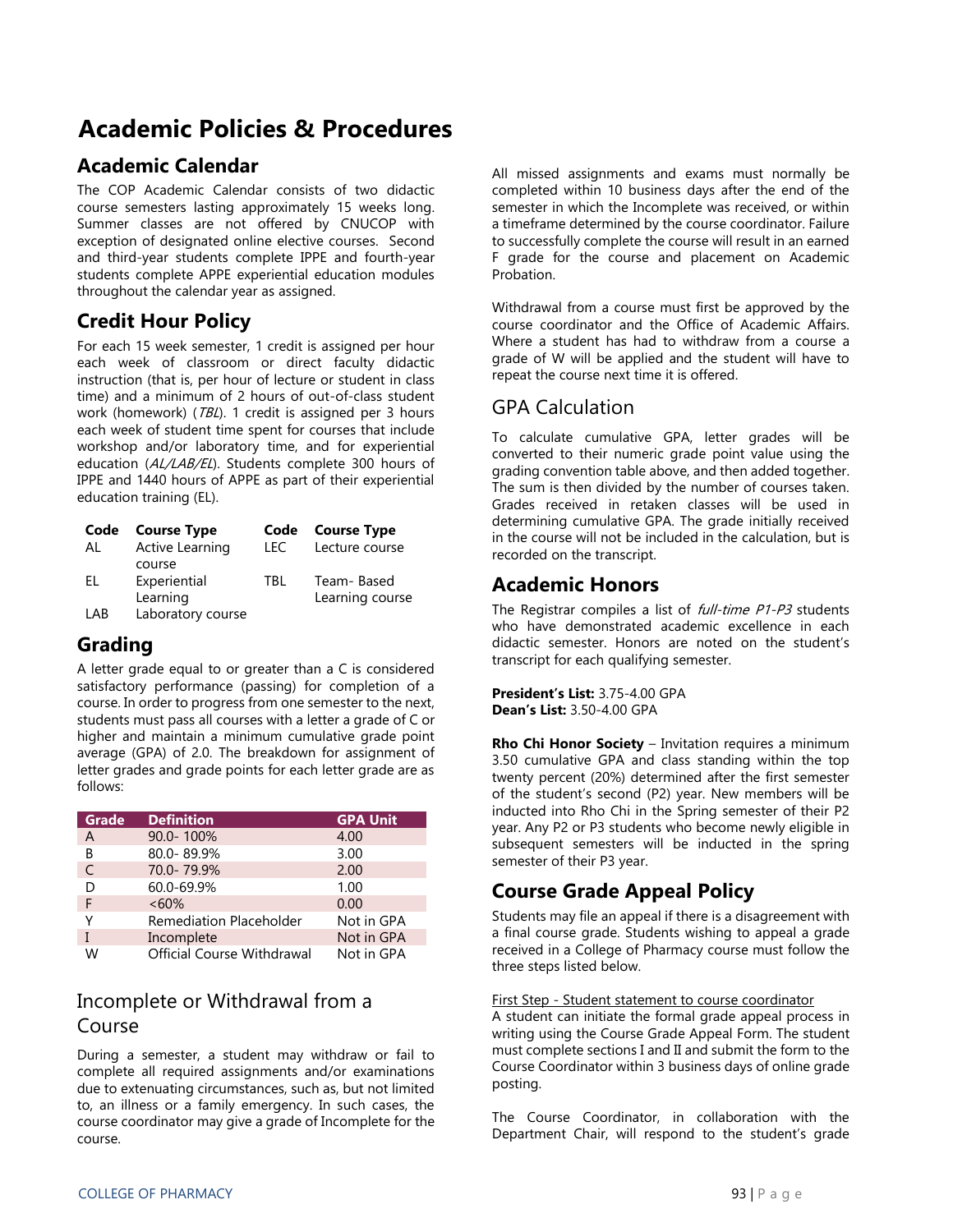appeal in writing within 5 business days of receipt of the appeal. The Course Coordinator will return copies of the grade appeal form, with section III completed, to the Associate Dean for Academic Affairs and the Registrar, while returning the original copy to the student in case they wish to pursue the matter further. If the appeal is approved by the Course Coordinator and Department Chair, the Course Coordinator returns the completed grade appeal form to the Office of the Registrar along with a completed Grade Change Form. If the appeal is denied, and the student accepts the outcome, the process ends here.

### Second Step - Appeal to the Associate Dean for Academic **Affairs**

If the appeal is denied by the course coordinator/department chair, and the student wishes to pursue the matter further, the student has 3 business days from the date the Course Coordinator returns the form to sign and complete section IV of the form and submit it to the Associate Dean for Academic Affairs.

The Associate Dean for Academic Affairs will render a decision in writing to the student within 5 business days of receipt of the formal appeal. If the appeal is approved the form will be returned to the Office of the Registrar with a completed Grade Change Form. If the appeal is denied, and the student accepts the outcome, the process ends here.

In the event the Course Coordinator is the Associate Dean l for Academics, the student may appeal the decision directly to the Dean.

### Third Step – The Dean of the College

If the Associate Dean for Academic Affairs denies the appeal, and the student wishes to pursue the matter further, the student has 3 business days from receipt of the decision to submit an appeal in writing to the College Dean. The Dean will render the final decision in writing within 5 business days of receipt of the formal appeal. The final Course Grade Appeal form must be submitted to the Office of the Registrar for processing.

### **Milestone and Capstone Exams**

An examination on course material presented during the previous program years will be administered yearly. The exam for the P1and P2 classes is referred to as the Milestone Exam while the exam for the P3 class is referred to as the PCOA Exam. Each exam is made of multiple choice questions developed by faculty, practitioners, or outside trainers. Exam questions cover all courses offered up to the students' present status in the program. The P1 Milestone Exam covers the content of the first year courses including the top 100-200 drugs and pharmacy calculations. The P2 Milestone Exam primarily covers material presented in courses offered during the immediate previous year with some general concept questions from first year curriculum, including calculations. The PCOA Exam primarily covers pharmacotherapeutic content presented in all three didactic years at CNUCOP, including calculations and is designed to introduce and

help develop the skills necessary for taking the NAPLEX and CJPE. Academic.

The Milestone exams are held on the week prior to the beginning of the next fall semester.

## **Early Alert Policy**

An Early Alert is designed to allow a course coordinator to refer a student for academic support at any point during the semester. Such a step may be taken based on a quantifiable assessment such as an exam grade of less than 70% or a cumulative iRAT score of less than 70%. It could also be based on observation of behavior, such as participation in team work.

### **Process**

The course coordinator activates the academic alert and requests to meet with the students within 5 business days. A plan for academic support will be determined by the course-coordinator and the student. The completed Academic Alert form will be submitted to the Office of Academic Affairs (OAA) which then notifies the student's academic advisor. The OAA may request to meet with students who have alerts in multiple courses. The Office of Student Affairs (OSA) will also be notified to provide tutoring assistance if requested by the student. The student is encouraged to work with the course coordinator, academic advisor, the OAA, and OSA, to assure all resources are being utilized to improve academic performance.

Academic Progression

### **I. POLICY STATEMENT**

The College of Pharmacy (COP) at California Northstate University (CNU) has a rigorous academic progression policy that facilitates students' progress through the curriculum in a timely manner while ensuring the development of effective and safe practitioners. The typical curriculum schedule is found in the student handbook.

### **II. PURPOSE**

The purpose of this policy is to ensure students reach and maintain high standards of learning throughout their time at COP and accomplish all course learning objectives. The policy is intended to delineate the process for academic progression. A student must complete the program within 5 years (60 calendar months) from the time they registered and attended their first core course, with the exception of medical leaves of absence. A grade of D or below in a course indicates a lack of understanding of the fundamental concepts of the course material necessary for progression.

### **III. SCOPE/COVERAGE**

This progression policy applies to all didactic classes and all annual summative exams in the PharmD program (i.e., Milestone 1, Milestone 2, PCOA, P4 Capstone) for students enrolling.

### **IV. DEFINITION OF SATISFACTORY ACADEMIC PROGRESSION**

For a student to successfully progress through the COP PharmD program, they must pass or remediate all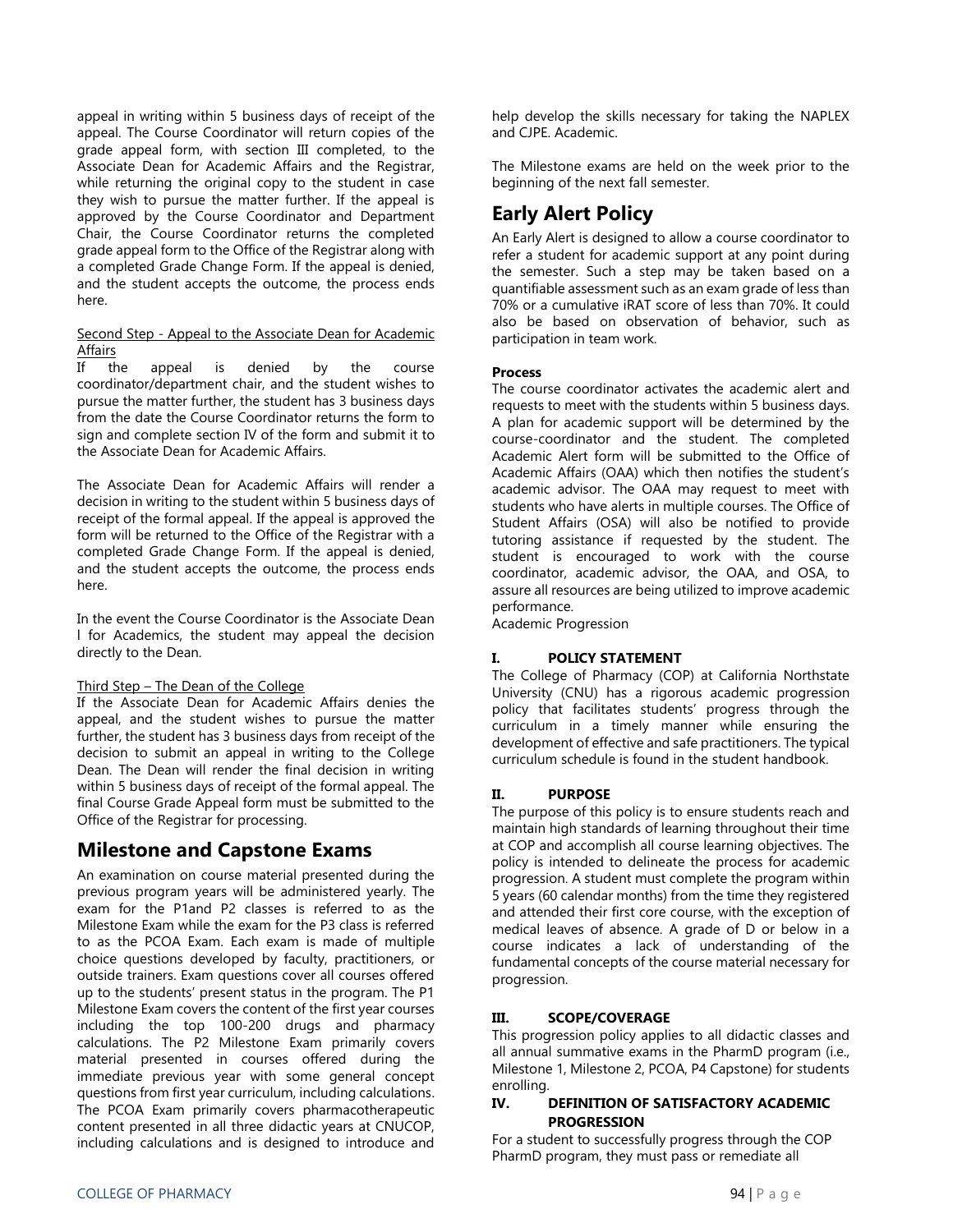courses each semester and maintain a minimum grade point average (GPA) of 2.0. Students must also pass or remediate all annual summative exams (e.g., the Milestone Exam 1, Milestone 2, PCOA, and the Qualifying Exam).

## **Progression Issues**

### **1. Course Remediation**

- A. In the event that a student receives a D or F, the Course Coordinator will complete a Remediation Form and send it to the Office of Academic Affairs, which will subsequently notify the chair of the Professional and Academic Standards Committee (PASC). The student will receive a Y grade as a place-holder until retesting and/or remediation is completed.
- B. **The retesting and/or remediation of course work is a privilege, not a right. Eligibility is determined by PASC.** Their decision will be based on the number of courses where an F or D grade is achieved in a semester prior to remediation and the student's demonstrated effort in the course, including but not limited to attendance, completion of all high stakes course assessments, the student's required responses to academic alerts, participation in recommended tutoring, and advising from the course instructor.
- C. **Retesting for a D grade** will consist of retaking a final examination that covers the material tested in the original final exam.
- D. The format of the retest examination is at the discretion of the course coordinator.
- E. Preparation for retest examinations is the sole responsibility of the student, and may consist of, but is not limited to, self-study, tutoring, and/or meetings with the course instructor(s) as the student and instructor(s) feel necessary for the student to gain a fundamental understanding of the course material.
- F. A score of 70% or higher on the retest examination is considered satisfactory mastery of the material.
- G. Course retesting must be completed within 10 business days after the last day of final exams. Failure to retest within this timeframe will result in review by PASC.
- H. If the retest grade brings the final grade above 70%, faculty will replace a grade of D with a grade of C on the Remediation Form for the course for which the retest examination was satisfactorily completed. If the retest does not bring the final grade

above 70%, the student must remediate the course during the remediation period.

- I. The Office of Academic Affairs will report a grade of C to the Registrar for the course for which the retest exam and course grade was satisfactorily completed. The student's semester and cumulative GPA will be recalculated using the C grade. However, a note will be placed in the transcript as follows: "Student successfully completed class by re-examination"
- J. If a student fails the retest examination or if the student received an F in the course, they will be required to remediate the class. Preparation for remediation is the sole responsibility of the student and may include meeting with the course instructor to review areas of weakness, self-study, and tutoring.
- K. The period for remediation should occur during the semester break following the semester when the D or F grade was earned. At the conclusion of the remediation period the student must complete a remediation exam. The Office of Academic Affairs will determine the test date. The format of the remediation examination will be at the discretion of the course coordinator.
- L. If the student passes the remediation exam, a grade of D will be replaced with a grade of C, and a grade of F will be replaced with a grade of D. A note will be placed in the transcript as follows: "Student completed class by remediation."
- M. A minimum cumulative GPA of 2.0 must be maintained even if remediation is successful.
- N. If the course is not successfully remediated, the initial D or F recorded for the course will remain on the transcript and the student must repeat the course. The D or will be used in the calculation of the student's semester and cumulative GPA and the student must go on a five year plan as developed by the Office of Academic Affairs.
- O. A student who achieves an un-remediated D or F in any core course may repeat the course only once. Thus, failure to pass a repeated course will result in dismissal from the program. In the case of un-remediated elective courses, the student will need to enroll in and successfully complete another elective course at the same level (P2 or P3).

### **2. Annual Summative Exam Remediation**

Each academic year concludes with an Annual Summative Exam:

P1 – Milestone P2 – Milestone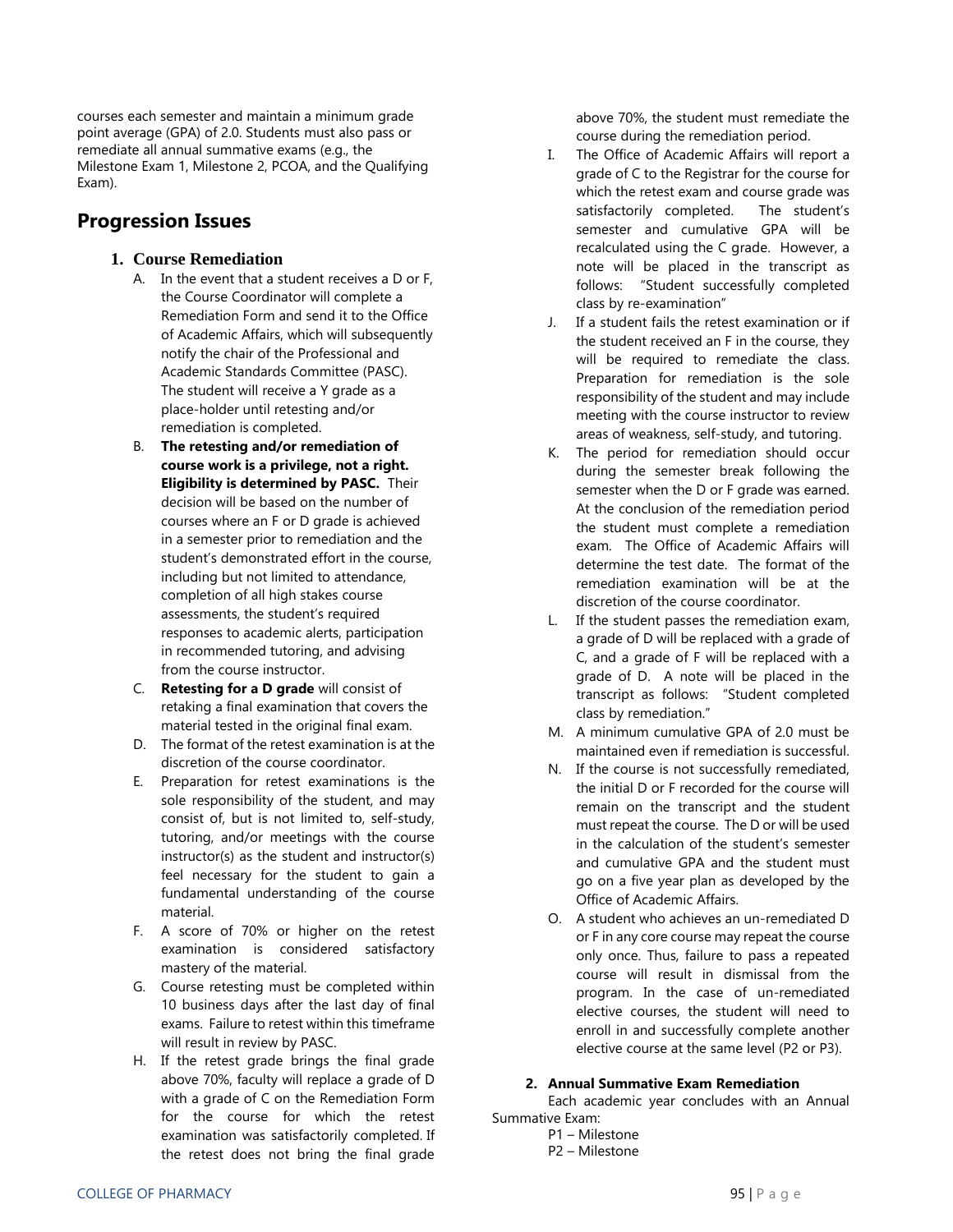### P3 – PCOA

### P4 – Qualifying

Students must pass the Annual Summative Exam to progress. Students who fail an Annual Summative Exam will have two opportunities to remediate. If a student does not pass the remediation, they must meet with the Office of Academic Affairs to develop a 5-Year Academic Plan. The 5-Year Plan for repeating a course or courses will be based on the content areas of the summative exam that were not passed satisfactorily.

### **3. Five-Year Academic Plan**

The CNU College of Pharmacy offers a sequential curriculum that is designed for completion in 4 years. Under certain circumstances a student may be place on a 5-Year Academic Plan. Students must complete the program within five years from the time a student registers and attends their first course except in exceptional cases of medical leave of absence.

- A. Leave of Absence A student may request a leave of absence for up to one year for medical or personal reasons. Leaves of absence must be approved by the Office of Academic Affairs. Appropriate documentation may be required for approval. For details, please see the Leave of Absence Policy.
- **B.** Un-remediated or Failed Course Work If a student fails to remediate a D course grade or receives an F in a course, then the course must be repeated the next time it is offered. In either the case, the student must contact the Office of Academic Affairs to develop a 5-Year Academic Plan.

### **4. Academic Probation**

A student will be placed on Academic Probation if the student:

- receives an F in a course
- does not successfully remediate a D course grade
- fails to comply with the conditions of an I grade

If any of these three conditions occur, the Office of Academic Affairs will automatically place the student on Academic Probation and notify them in writing of the action. When a student has been placed on Academic Probation, the following apply:

- A. Academic Probation means a student is placed on a five-year Academic Plan to complete the program. The program must be completed within five consecutive years of the date of the first day the student begins the program except in exceptional circumstances approved by the dean.
- B. Within one week of the date that the student receives notification of his/her Academic Probation, the student must meet with the Office of Academic Affairs to discuss their Academic Probation and develop their 5-year Academic Plan.
- C. Once the plan has been agreed, the Office of

Academic Affairs (or designated individual) will draw up documentation outlining details of the Academic Plan, which the student must sign. Failure to sign will mean the student will not be allowed to continue in the program. A copy of the plan will be shared with the Office of the Registrar, the Business Office, and the Dean's Executive Council and the student's advisor.

- D. While on Academic Probation, the student may not hold office in any College or University organization.
- E. Students may be removed from academic probation after they have successfully completed the course(s) that triggered the probation.

### **5. Withdrawal from a course**

- A. During a semester, a student may withdraw from a class by the end of the first week of classes without restrictions.
- B. From the beginning of the second week through the twelfth week of instruction, withdrawal from a course will be allowed for compelling reasons determined and approved by the Office of Academic Affairs. Additionally, the student must meet with the Office of Academic Affairs to develop a 5-year Academic Plan.
- C. Withdrawals shall not be permitted after the twelfth week of instruction except in cases, such as accident or serious illness, where the cause of withdrawal is due to circumstances clearly beyond the student's control and the assignment of an Incomplete is not practicable. Such withdrawals require documentation and the approval the Office of Academic Affairs, who will develop a 5-year plan with the student.
- D. Withdrawals must be student-initiated.
- E. For Withdrawal from the program see the College of Pharmacy Withdrawal Policy.

### **6. Incomplete Grade**

During a semester, a student may not complete all required assignments and/or examinations due to extenuating circumstances, such as, but not limited to, an illness or a family emergency. In such a case, the course coordinator may give a grade of Incomplete for the course, meaning that the course work is incomplete but of passing quality. (See CNU Grading Convention Policy and Procedure Policy for more information.)

### **7. Dismissal**

A student may be dismissed from CNUCOP for a variety of reasons:

- A. Unsuccessful coursework may result in dismissal based on the following point system:
	- $F = 2$  points
	- $D = 1.0$  point

**A student earning more than 4 points for combined Ds and Fs will be dismissed**

- B. Earning a cumulative GPA of **less than 2.0**
- C. Failure to meet any terms of **Remediation or Academic Probation**
- D. Conduct subject to dismissal as described in the Honor Code section of the Student Handbook and decided by PASC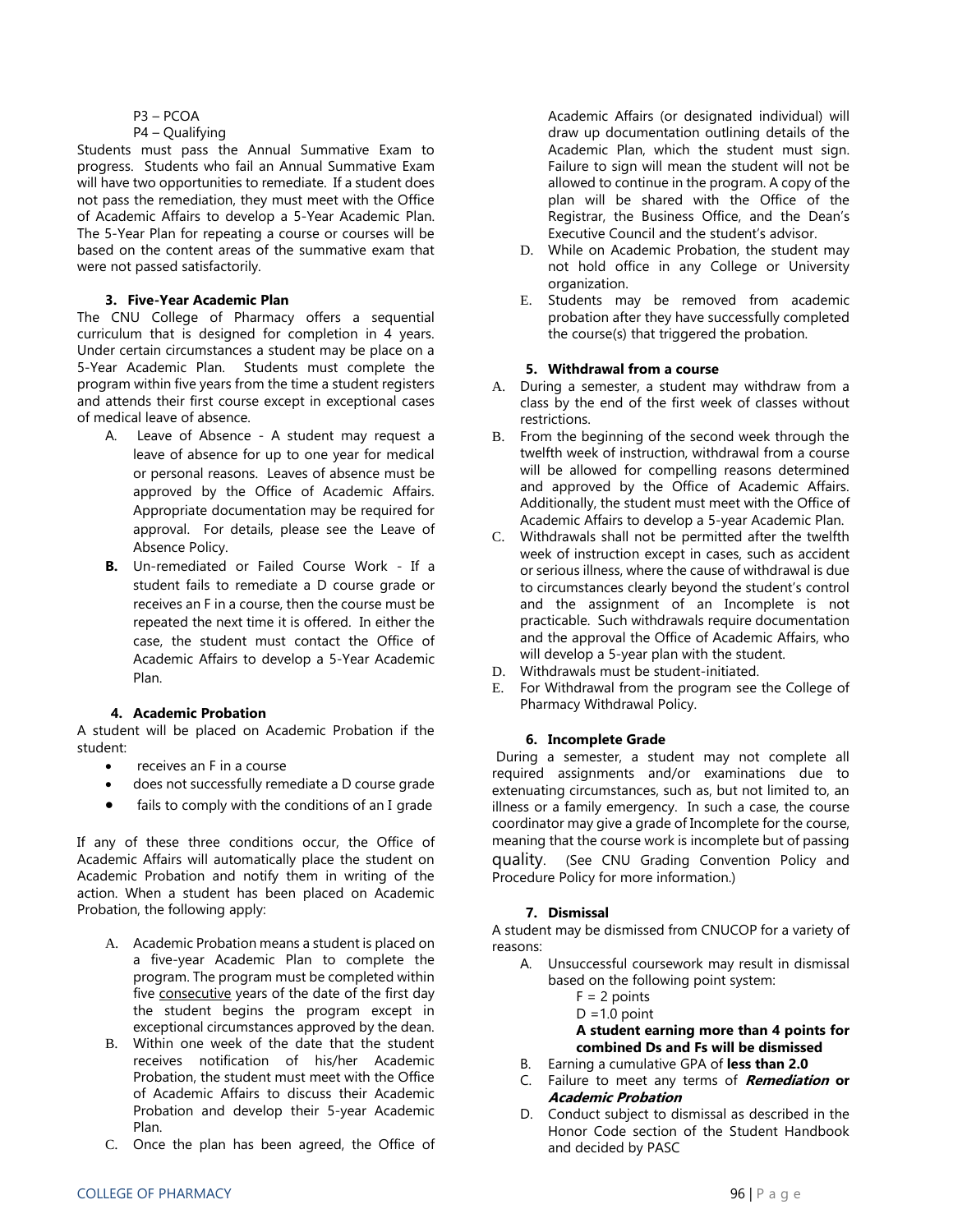- E. Foregoing an academic semester without obtaining an approved leave of absence
- F. Failure to complete the degree requirements in five consecutive academic years from the date of the first day the student begins the program.

All dismissals must be reviewed and approved by PASC.

### **8. Appeal of Dismissal**

Students dismissed from the College may appeal the decision in writing within ten (10) business days of notification of dismissal to the Dean of the College. The Dean will render a decision in writing within 3 business days of receipt of the formal written appeal. The Dean's decision is final. Dismissal can only be appealed once.

### **9. IPPEs and APPEs**

A failed IPPE or APPE cannot be remediated except by retaking the rotation. If the IPPE or APPE is not successfully remediated, the student will be dismissed from the program. If more than one APPE Block is failed the student will be dismissed. Having to retake an IPPE may delay entry into the fourth year of the program, while having to retake an APPE block may delay graduation from the program.

### **Students should refer to the Experiential Education Handbook for specific requirements regarding progression through IPPEs and APPEs.**

### Remediation

In the event of a student receiving a D or F grade in a course the instructor will complete a Remediation Form which will be used to notify Instructors of a student's eligibility to remediate or repeat a course. Eligibility is determined by the Office of Academic Affairs based on the number of courses where an F or D grade is achieved in a semester. If eligible, Instructors will make arrangements with the student to remediate.

- a. Remediation will consist of taking a comprehensive remedial examination that covers the material presented throughout the course. Only a course grade of D is eligible for remediation. A course grade of F must be repeated next time it is offered.
- b. The format of the remediation examination is at the discretion of the course coordinator.
- c. Preparation for remedial examinations is the sole responsibility of the student, and may consist of, but is not limited to, self-study, tutoring, and/or meetings with the course instructor(s) as the student and instructor(s) feel necessary for the student to gain a fundamental understanding of the course material.
- d. Satisfactory mastery of the material will be decided by the course coordinator/director/instructor(s), but generally will be a score of at least 70 percent on the comprehensive remedial examination.
- e. Remediation must be completed within 10 business days after the last exam to ensure timely submission of grades to the Registrar. Failure to remediate within this timescale will result in dismissal, unless there are exceptional

circumstances making remediation within this time frame impossible.

- f. Faculty will report a grade of C to the Registrar for the course for which the remedial comprehensive examination was satisfactorily completed.
- g. The grade of C earned as a result of passing the remedial examination will be used in the calculation of the student's cumulative GPA. A minimum cumulative GPA of 2.0 must be maintained even if remediation is successful.
- h. If the course is not successfully remediated, the initial D recorded for the course will remain on the transcript and be used in the calculation of the student's GPA.
- i. Any student who receives an F or fails to remediate a D will be placed on Academic Probation.
- j. Remediation is not a substitute for lack of full course participation. To be eligible for remediation a student must have taken all exams, course assessments, and any graded activities (unless excused absences for these have been permitted).

## **Graduation & Commencement**

### Graduation Requirements

Students at CNUCOP are approved to receive the Doctor of Pharmacy degree by the COP faculty and the Board of Trustees (BOT). Students must meet the following requirements:

- Has conducted oneself in an ethical, moral, professional, and lawful manner;
- Has satisfactorily completed all of the CNUCOP curricular requirements in a timely fashion, not to exceed five (5) years from the date of initial enrollment (including approved leave of absence); exceptions may be granted in unusual circumstances.
- Has fulfilled all tuition and financial requirements and completed all necessary paperwork for CNUCOP;
- Attends graduation and commencement ceremonies in person. Students cannot attend commencement if they have not fulfilled all the above requirements. Under special circumstances the Dean of the College may excuse the attendance requirement.

Students must file a completed Petition to Graduate with the Office of the Registrar by the semester deadline.

### Degree Honors

Students who meet the cumulative GPA listed below will be honored with special recognition at graduation. The honor is noted on the degree.

**Summa Cum Laude**: CGPA of 3.90 or higher **Magna Cum Laude**: CGPA of 3.70- 3.89 **Cum Laude: CGPA** 3.50-3.69

### Commencement

Each student is expected to attend commencement and wear traditional academic regalia consisting of a cap, gown, and academic hood. Hoods of academics regalia are conferred upon the graduates at commencement by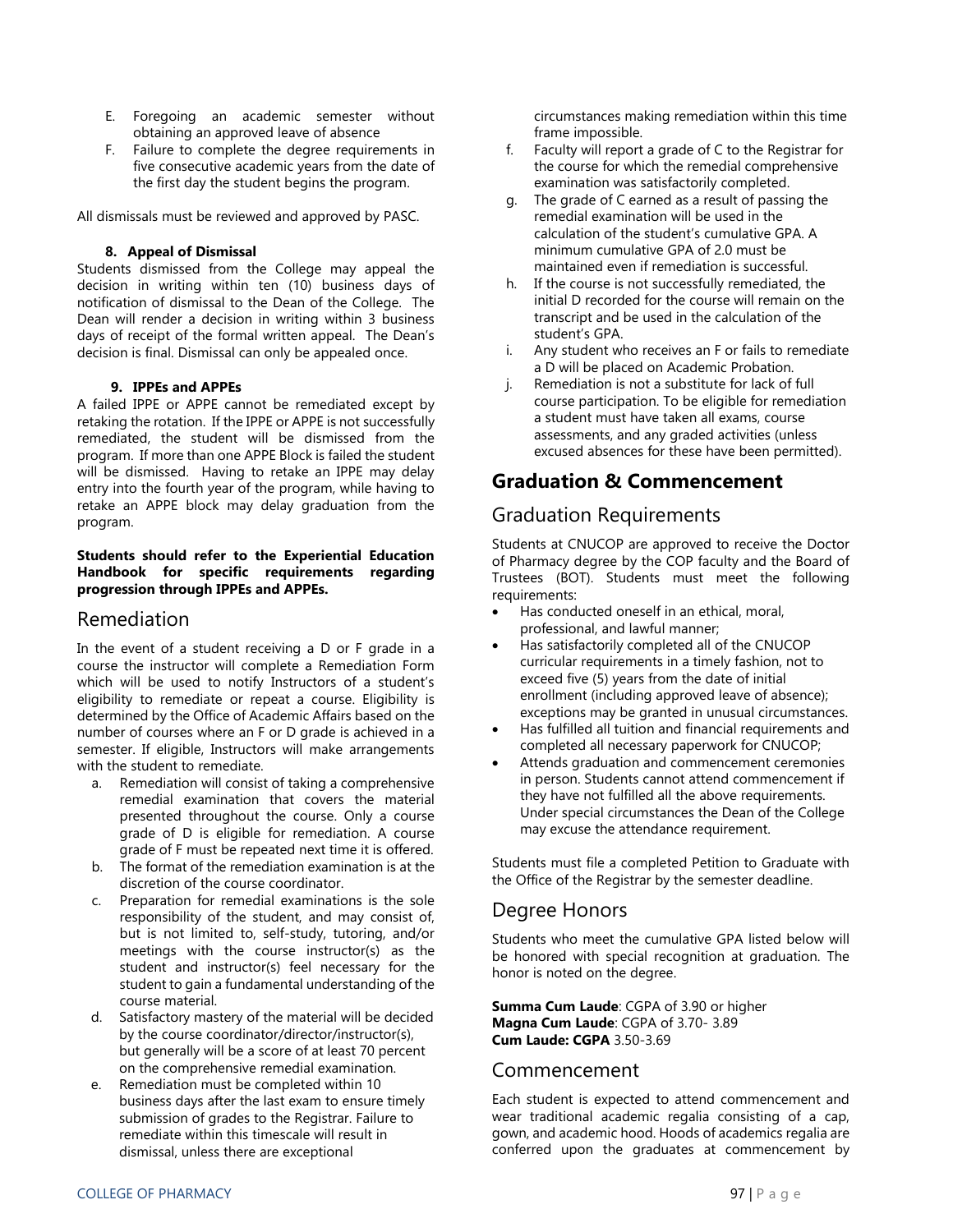faculty. The hood is lined with the California Northstate University colors of cabernet and gold, and is adorned with olive green denoting Doctorate of Pharmacy. Honor cords and/or medallions will distinguish honor graduates. Any additional ornamentation must signify recognized College organizations and must be approved in advance of commencement.

### **Attendance Policy**

Students are required to attend all classes and all courses, including laboratory sessions, IPPES, and APPEs, on a regular basis. The University/College recognizes that circumstances may cause a student to miss an occasional class. The student may make up the work missed if the absence has been excused. What constitutes an acceptable rate of class attendance is a matter between students and their instructors, although the University/College expects instructors to maintain reasonable standards. Students requiring absence during a semester should refer to the Excused Absence Policy and the Leave of Absence Policy.

### Pharmacy Practice Experience

Refer to Introductory Pharmacy Practice Experience and Advanced Pharmacy Practice Experience manuals for attendance information.

### **Excused Absence Policy**

The College of Pharmacy expects students to attend and participate in all classes, participate in all introductory and advanced practice experiences, and complete all exams and assessments as scheduled (together defined as "coursework"). Missed coursework has the potential to disrupt individual and team learning, invalidate assessment of learning outcomes, create unfair advantages, and divert faculty and student resources away from teaching and learning. However, occasionally an absence from coursework will be unavoidable.

A student may request an excused absence for personal, emergency, compassionate, professional, or health-related reasons. Please refer to detailed policy for a full list of reasons for which an excused absence may be requested.

High stakes absence requests will be held to the highest standard for documentation and communication. A student requesting to receive an excused High Stakes Absence must satisfy FIVE criteria described in the detailed policy available on the website.

A student may request no more than three academic days of excused absences per semester or APPE Block. In total, excused and unexcused absences shall not exceed five academic days per semester or three per APPE Block. Absences exceeding five academic days per semester may require a student to request a leave of absence or a withdrawal. Please contact the Office of Academic Affairs for further information.

A student seeking an excused absence should complete the Excused Absence Request Form (available from the CNUCOP website) and seek the Course Coordinator's signature for each missed course within 3 business days upon return to courses or campus. The Course Coordinator will determine if an absence will be excused or unexcused for their course based on the categories and criteria outlined in the detailed policy; the completed form should be emailed or handed in to the Office of Academic Affairs for final approval.

### Professional Conferences

California Northstate University College of Pharmacy supports the learning and professional development opportunities professional conferences can provide students; thus the college has a policy to allow student participation and attendance. A student in good academic standing, and not on Academic Alert, may submit an excused absence request to attend a professional conference. The request must be submitted no later than one week before the early registration deadline for the conference. For a more detailed description of the Student Travel Guidelines, please review the Student Handbook located on our webpage.

### Approved Absences

A student may request an excused absence for the following circumstances:

- Medical (self or immediate family)
- Military Duty
- Immigration & Naturalization
- Emergency
- Jury Duty
- Legal
- **•** Bereavement (Immediate Family)
- Professional Conference (requires verification of academic standing)
- Involvement in traffic accident documented by law enforcement report

# **Course Add /Drop Policy**

Changes in course registration may be made without penalty up to the end of the first week (5 class days) for fall and spring terms. COP students are block scheduled into their didactic classes by the Registrar. The COP Add/Drop Policy only applies to elective courses.

Students must obtain permission from the course director or coordinator for each course added to their official registration during the add/drop period. Permission will be signified by the course director or coordinator's signature on the add/drop form. Students must also obtain approval from the Office of Academic Affairs. Approval from the Office of Academic Affairs will be indicated by the signature on the Course Add/Drop form.

Even though a student obtains approvals and signatures, the completed Course Add/Drop form must be submitted to the Registrar during the add/drop time period in order to be valid. Students may not make changes in their course registration after the add/drop period has ended.

For experiential education courses, please refer to the experiential education manuals. Students are not allowed to drop a rotation.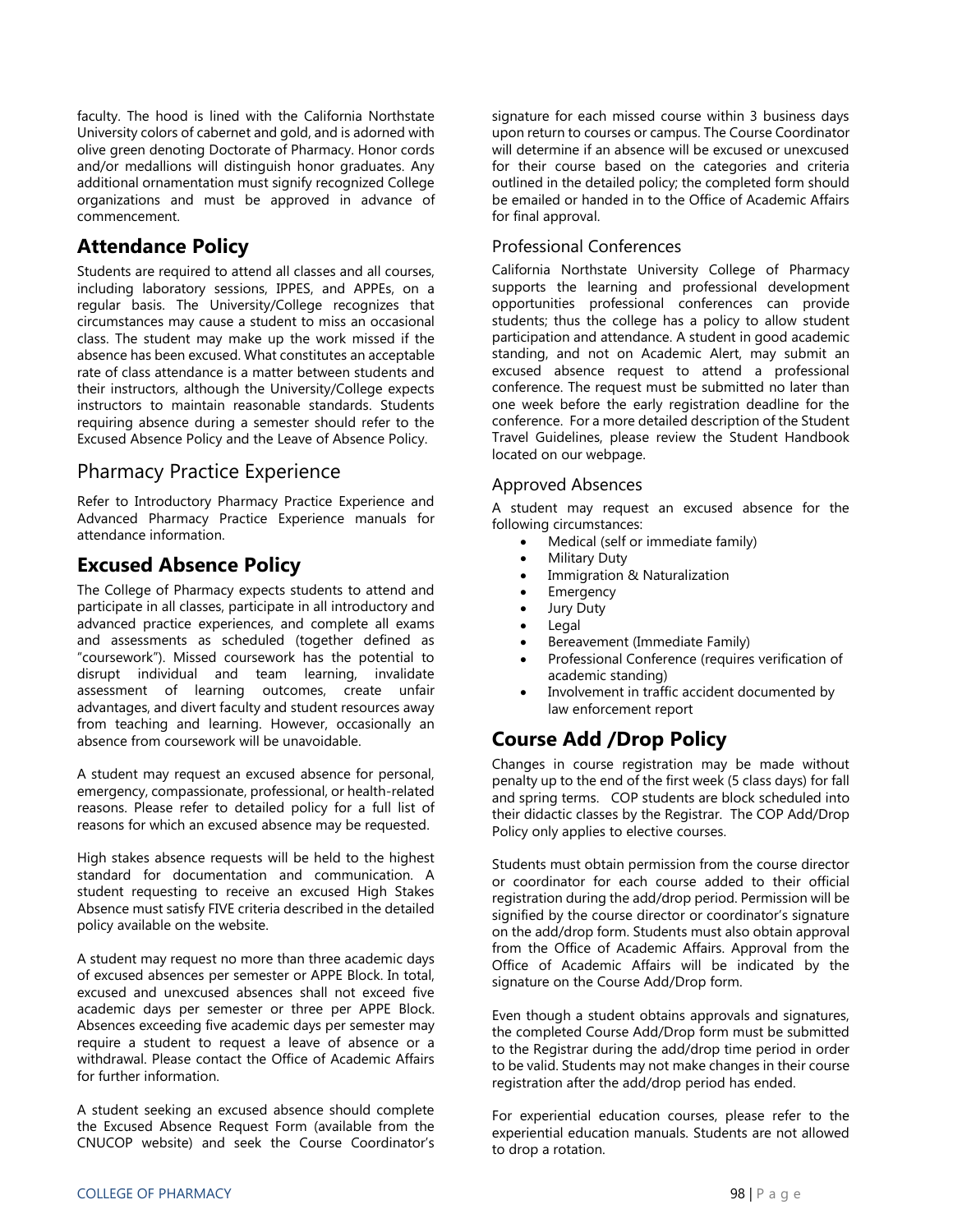### **Leave of Absence**

A leave of absence is approved for a specific period of time, not to exceed more than a year, and the institution agrees to permit the student to return to the University/College without formally reapplying for admission to the University/College.

The student will be required to return to the University/College at the beginning of the semester in which the leave was granted. All students requesting a Leave of Absence should fill out a Leave of Absence Form after discussing their decision with the Associate Dean of Academic Affairs. If a student is requesting a leave of absence, the Designated Academic Official for Academic Affairs must sign the form. If the student is approved for a leave of absence, the student is eligible to return without reapplication if the absence is within the approved time frame. A student requesting a leave of absence should also meet with the Financial Aid Manager and Business Office to determine impact of their decision and any requirements needing fulfilment prior to the leave.

Non-attendance does not constitute notification of intent to apply for leave of absence status. The date of leave status is the date the Registrar receives the signed form.

### Return from Leave of Absence

The Office of the Registrar will contact a student on Leave of Absence (LOA) approximately 90 days before the LOA expires via certified US mail and the email addresses on record. The student will receive the Intent to Return Form and instructions for re-enrollment and for withdrawing from the University. Submission of the completed Intent to Return Form to the Office of the Registrar is required to be eligible for course and APPE/IPPE registration.

The student will have 30 days of the date of the notice to reply to the Office of Registrar with their intent to return to the University/College or officially withdraw.

If a student does not return within 1 year of approved LOA they are no longer eligible to return as a continuing student and must reapply to the University/College for admission (See Withdrawal/Readmission in this handbook).

### **Withdrawal from the College/University**

Students may voluntarily withdraw from the University/College at any time during the academic semester. The student will earn a "W" grade for a course(s) that is (are) not complete at the time the withdrawal is initiated. Informing CNUCOP, your academic advisor or instructor does not constitute official withdrawal from the program.

All withdrawals must be processed by the Office of the Registrar. Students must submit a completed Official University/College Withdrawal form to the Office of the Registrar. The form is available online at [http://www.cnsu.edu/office-of-the-registrar/registrar](http://www.cnsu.edu/office-of-the-registrar/registrar-services)[services](http://www.cnsu.edu/office-of-the-registrar/registrar-services) and in the Office of the Registrar.

A student must meet with and receive signatures from the following departments before the form can be filed with the Office of the Registrar: Office of Academic Affairs, Business Office, Financial Aid, and Office of the Registrar.

student who officially withdraws from the University/College is entitled to apply for readmission.

# **Readmission to the College/University**

Students who fail to return from a leave of absence, who are dismissed, or withdraw from the program can reapply for admission. Candidates seeking readmission must apply through PharmCAS and adhere to the guidelines for all new applicants. Applicants for readmission will be evaluated by the admissions committee. The committee's decision is final. Applicants will not be given special consideration over new applicants and will be evaluated equally on their overall academic record.

If readmitted, the student may be required to restart the program beginning with the first professional year, regardless of their professional standing prior to dismissal or withdrawal.

## **Complaint/Grievance Policy**

All academic related complaints regarding a course, courses or a faculty member should be filed with the Associate/Assistant Deans of Academic Affairs or Student Affairs. An electronic Grievance/Complaint form is available at [http://pharmacy.cnsu.edu/forms.](http://pharmacy.cnsu.edu/forms)

# **For complaints related to accreditation standards, please see Accreditation Information on page 10 of this catalog.**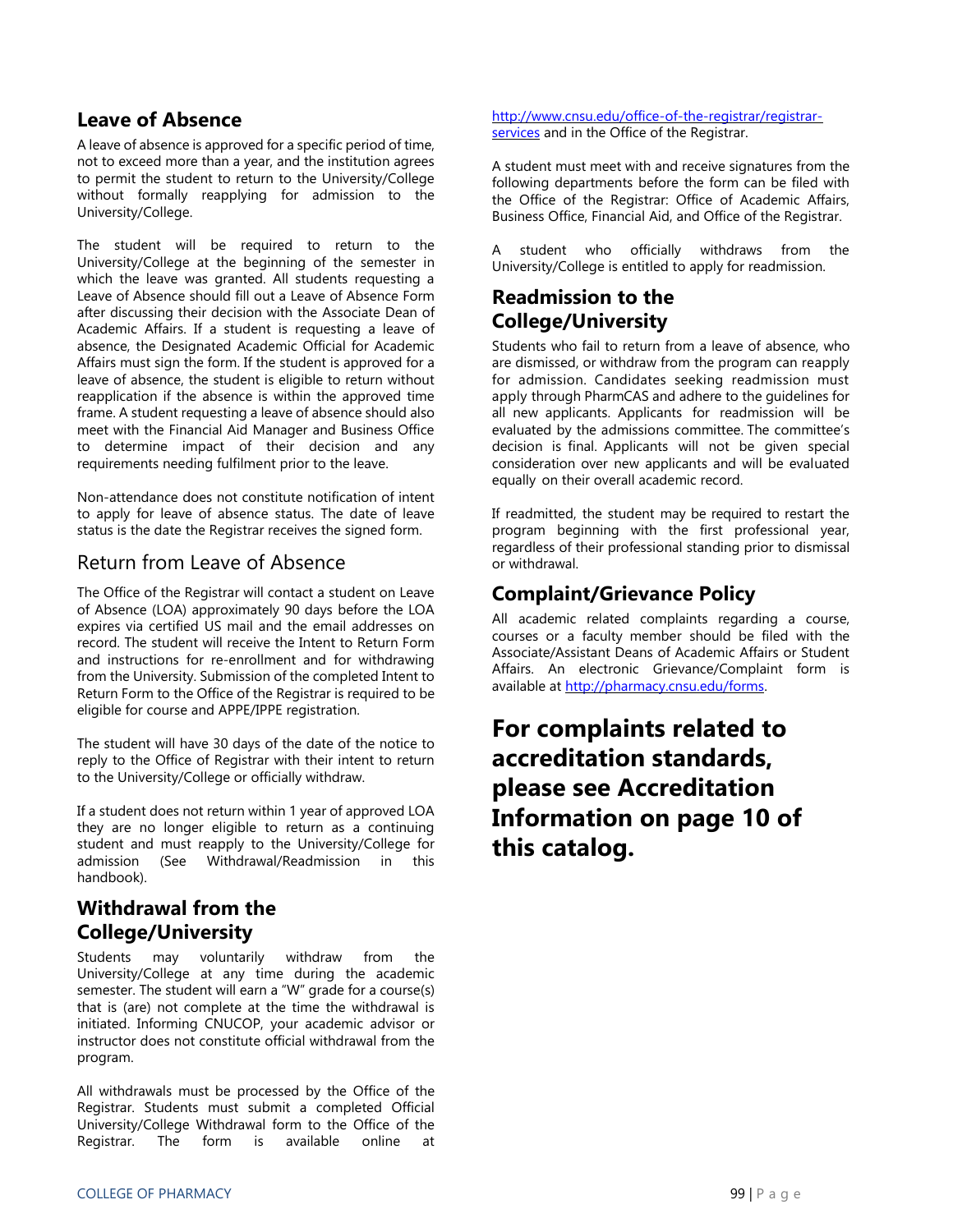# **COP Course Descriptions**

### Clinical & Administrative Sciences (CAS)

### **CAS 606 Biostatistics and Pharmacoepidemiology (3 cr)**

This course is designed to introduce major concepts in biostatistics and pharmacoepidemiology. Students will develop the ability to interpret and critically evaluate medical literature and to identify findings that have implications for their practice. Emphasis will be placed on an examination of how observational study designs draw upon epidemiologic techniques to address drug effectiveness, safety, outcome assessment and regulatory decision making. Students will also acquire skills in applying statistical analysis concepts learned throughout this course with the use of common computer software. (Prerequisite: none) Formerly PHAR 634

### **CAS 608 Introduction to Clinical Topics (4 cr)**

Self-Care is an interactive course designed to introduce a systematic approach for evaluating a patient's self-care needs, including assessing, triaging and making appropriate treatment recommendations. This course also provides an introduction to over-the-counter medications used for selftreating common medical conditions in the community and ambulatory care settings. Selected prescription products in smoking cessation and ophthalmic disorders will be discussed. Students will be expected to understand how and why obtaining a comprehensive patient history is necessary to objectively recommend appropriate over-the-counter medications that are safe and effective. Students will begin to appreciate the role of a pharmacist and how educating and empowering patients is a cornerstone in community and ambulatory care pharmacy practice. (Prerequisites: IPP607, PRC609) Formerly PHAR 641

### **CAS 702 Communications (2 cr)**

The course is designed to teach student pharmacists the skills and techniques necessary to have productive communication encounters with patients and healthcare professionals using verbal and non-verbal skills. Utilizing techniques that evolve around oral and written communication, the students will begin to develop the skills necessary to conduct effective patient interviewing/counseling encounters, initiate problem solving & conflict management techniques, and expand their awareness regarding cultural competence and health literacy. (Prerequisite: none) Formerly PHAR 712

### **CAS 703 Drug Literature Evaluation & Drug Information (3 cr)**

This course will provide a systematic approach to drug information and literature evaluation to formulate and implement appropriate drug therapy decisions. This includes effective searching, retrieval, evaluation and dissemination of electronic and print resources. Students will utilize skills learned in this course to effectively communicate and tailor drug information at the appropriate level for providers, other health professionals, caregivers, patients and the public. Additionally, this course will provide introductory knowledge on the state of the art in pharmacy informatics and decision support systems needed to implement patient-centered care. Students will be able to define basic terminology used in

health informatics and describe the benefits and current constraints in using information and communication technology in health care. (Prerequisite: CAS606) Formerly PHAR 743

### **CAS 705 Pharmacotherapy I (6 cr)**

This course will focus on the clinical foundations of pharmacotherapy, integration of pathophysiological and pharmacological mechanisms, and the pharmacotherapeutic interventions used in the management of disorders that are specific to or have a high prevalence in psychiatry or neurology. (Prerequisite: PBS602 – Co-requisite PRC 709) Formerly PHAR 575

### **CAS 706 Pharmacotherapy II (6 cr)**

This course focuses on the development of highly skilled clinical pharmacists. Students are taught to integrate knowledge of therapeutic interventions with the pathophysiological and pharmacological mechanisms and patient specific data to optimally management cardiovascular, pulmonary, and endocrine disorders. Students will gain understanding of disease state management through the interpretation of case reports, laboratory findings, application of pharmacologic principles and evidence based guidelines. (Prerequisites: PBS701 & CAS703 – Co-requisite: PRC 710) Formerly 752

### **CAS 801 Pharmacy and the Health Care System (3 cr)**

This course will introduce the major healthcare stakeholders and elucidate the manner by which their interests and interactions have shaped the current US healthcare financing and delivery system, and set the stage for healthcare reform. Students will learn how to use this information as a framework to identify existing and future healthcare needs, and develop potential pharmacist-driven initiatives to improve value and patient care in general. (Prerequisite: none) Formerly PHAR 811

### **CAS 802 Pharmacy Law and Ethics (3 cr)**

This course is designed to prepare student pharmacists to identify, evaluate, and resolve the legal and ethical issues arising within the context of pharmacy practice. Upon completion, a student will have an understanding of the current regulatory environment duties and responsibilities of the Pharmacists in Charge and the standards of care to which pharmacists must adhere. Students will be able to identify, interpret and apply relevant laws and regulations within the context of pharmacy practice. (Prerequisite: IPP607) Formerly PHAR 813

#### **CAS 804 Pharmacy Management and Economic Principles (3 cr)**

In order to provide optimum care and services as a healthcare professional, pharmacists should understand the basic principles and key concepts of managerial, organizational, and financial management. Therefore, the objective of this course is to provide an opportunity for students to learn important management, organizational, accounting, marketing skills, and entrepreneurial and innovation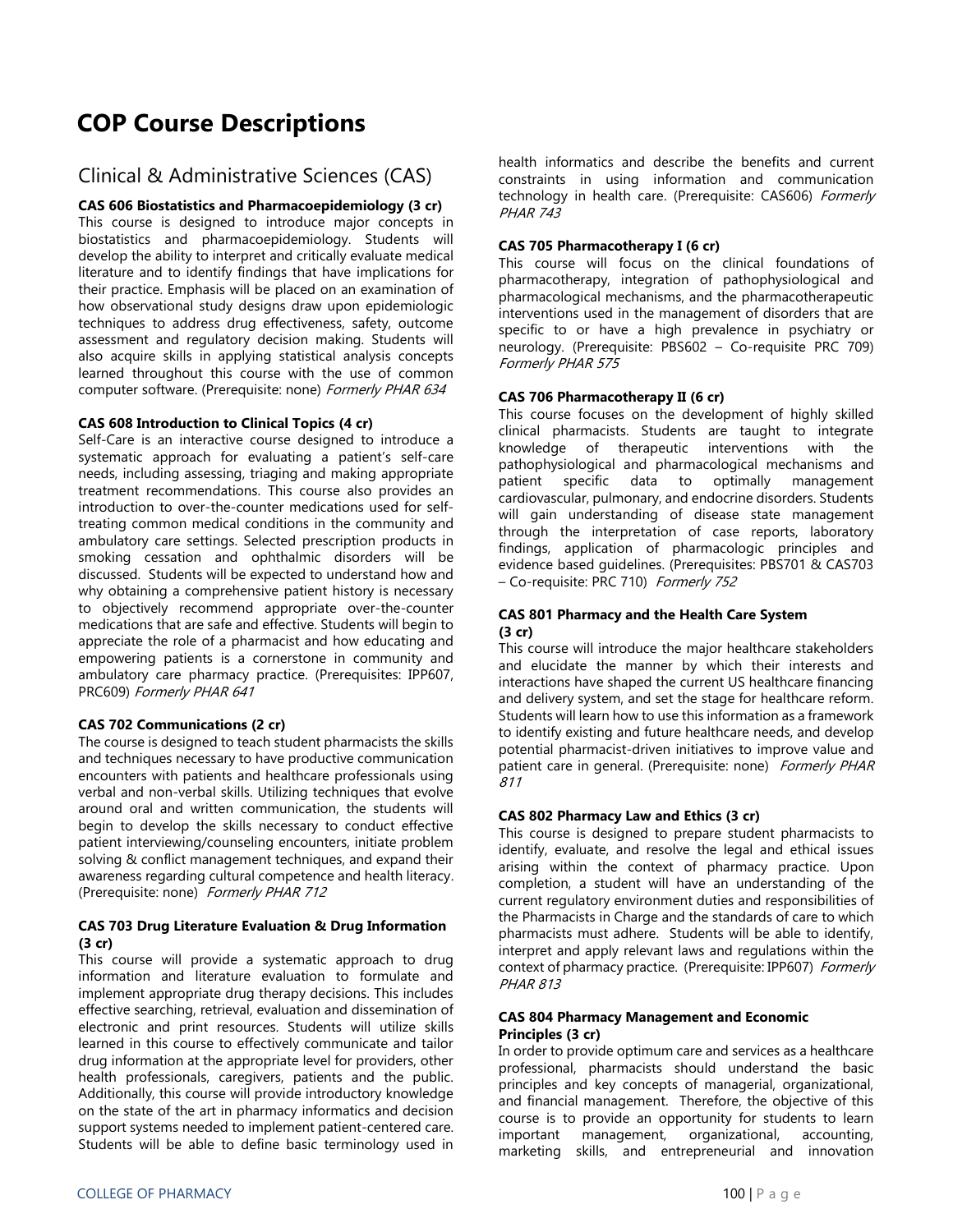applications for their future practice in pharmacy. The course emphasis will be focused on business planning, organization, motivation, control, and marketing as they relate to community and health system pharmacy management. This course will also provide a basic introduction of pharmacoeconomic principles and its application to improve patient outcomes. The course material will provide this introduction to students by developing skills to assist them in understanding the methods to choose a cost-effective drug therapy for patient populations in order to achieve quality clinical, economic and humanistic outcomes. A combination of classroom mini-lectures, class discussion, required readings, and in-class learning assignments will be used to facilitate the student's understanding of these important concepts. A final team and individual capstone project will be developed to ascertain attainment of knowledge learned in the course.

(Prerequisite: CAS801) Formerely PHAR 815

#### **CAS 805 Pharmacotherapy III (6 cr)**

This course will cover the pathophysiology and treatment of bacterial, viral, and fungal infections, as well as the principles of antimicrobial regimen selection and antimicrobial prophylaxis. By the end of this course the student should be able to: identify the principles of the practice of infectious diseases, identify the impact of the use of antimicrobial agents on the population, describe basic properties of common pathogenic microorganisms, list pharmacological properties of selected antimicrobial agents, identify likely pathogens responsible for a particular infectious disease process, select first line and alternative antimicrobial agents for selected disease states, and identify appropriate actions to monitor for efficacy and toxicity. To accomplish these goals, the student will be required to comprehend common microbiologic laboratory tests used to identify microorganisms. The student will be expected to know the mechanisms of action, antimicrobial spectrum, mechanisms of bacterial resistance, common adverse reactions, pharmacokinetics/pharmacodynamics properties of antimicrobial agents discussed in course materials, and the dosing of select antimicrobials. (Prerequisites: PBS604, CAS703, & PBS803) Formerly 853

### **CAS 806 Pharmacotherapy IV (6 cr)**

This course covers several topics of pharmacotherapy: renal, nutrition, gastrointestinal and hepatic disorders as well as hematology and oncology with a focus on patient care. The student will need to integrate physiologic, pathophysiologic, pharmacologic, pharmacodynamic, pharmacokinetic, laboratory monitoring, and pharmacotherapeutic principles to assess and/or formulate disease specific pharmacotherapy care plans. The course will focus on optimizing drug therapy through the design, recommendation, implementation, monitoring, and modification of individualized monitoring, and modification of individualized pharmacotherapeutic plans using updated pharmacologic principles, clinical recommendations, and evidence based guidelines. (Prerequisite: PBS704 & CAS706 – Co-requisite: PRC 810) Formerly PHAR 856

# Pharmaceutical & Biomedical Sciences (PBS)

### **PBS 601 Cell and Molecular Biology and Biochemistry (4 cr)**

This course is designed to provide the pharmacy students with a fundamental understanding of current concepts of cellular and molecular biology, and human biochemistry. Students are provided an overview of eukaryotic carbohydrate, lipid and protein metabolism, cellular signal transduction, biomedical aspects of human nutrition, genetic regulation, the molecular basis of inherited genetic diseases and acquired diseases like cancer, principles of commonly used biotechnologies, drug targets screening, and biopharmaceutical products generation. (Prerequisite: none) Formerly PHAR 621

#### **PBS 602 Pathophysiology and Pharmacology I: (The Nervous System) (6 cr)**

This course reviews the basic mechanisms of pathophysiology and pharmacology, and then integrates these disciplines through the study of the etiology, pathogenesis, clinical manifestations, treatment and prevention of major neurologic, psychiatric, and neuroendocrine diseases/disorders. Following an introduction to normal tissue types and adaptive responses, the course will cover basic etiological and pathophysiological mechanisms; mechanisms of injury will be reviewed; the central and peripheral nervous systems (CNS & PNS) are reviewed, major CNS, PNS and neuroendocrine diseases and disorders are covered. Students will learn the mechanism(s) of action and common or serious adverse effects of pharmacological agents and identify appropriate pharmacological treatments or adjust pharmacotherapy in the face of adverse effects. In addition, each student team will research a topic in depth, including a systematic search of peer-reviewed literature, to develop and present a formal case study, given at a level appropriate for an audience of healthcare professionals. To promote information literacy, teams will use systematic PubMed searches using MESH terms to identify and incorporate current literature reviews, guidelines, or other advanced professional sources, and carefully cite the information and sources on their slides.

(Prerequisites: PBS601 & PBS 603) Formerly PHAR 622

### **PBS 603 Medicinal Chemistry & Physical Pharmacy (5 cr**)

The course consists of four components: (1) Fundamentals of Medicinal Chemistry – which introduces the concepts required to understand the principles of Medicinal Chemistry, including drug structure-relationships, prediction of the physico-chemical properties of a drug, basic knowledge of the major pathways of drug metabolism and factors that can contribute to drug-drug interactions; (2) students will be able to predict the solubility, metabolism and pharmacological activity/potency of drugs classes based on the contribution of their functional groups to their structures; (3) the course is designed to provide students with a fundamental understanding of drug assay and the application of chemical and physico-chemical methods of analysis to pharmaceutical substances; (4) the course provides students with a fundamental knowledge of the active constituents of natural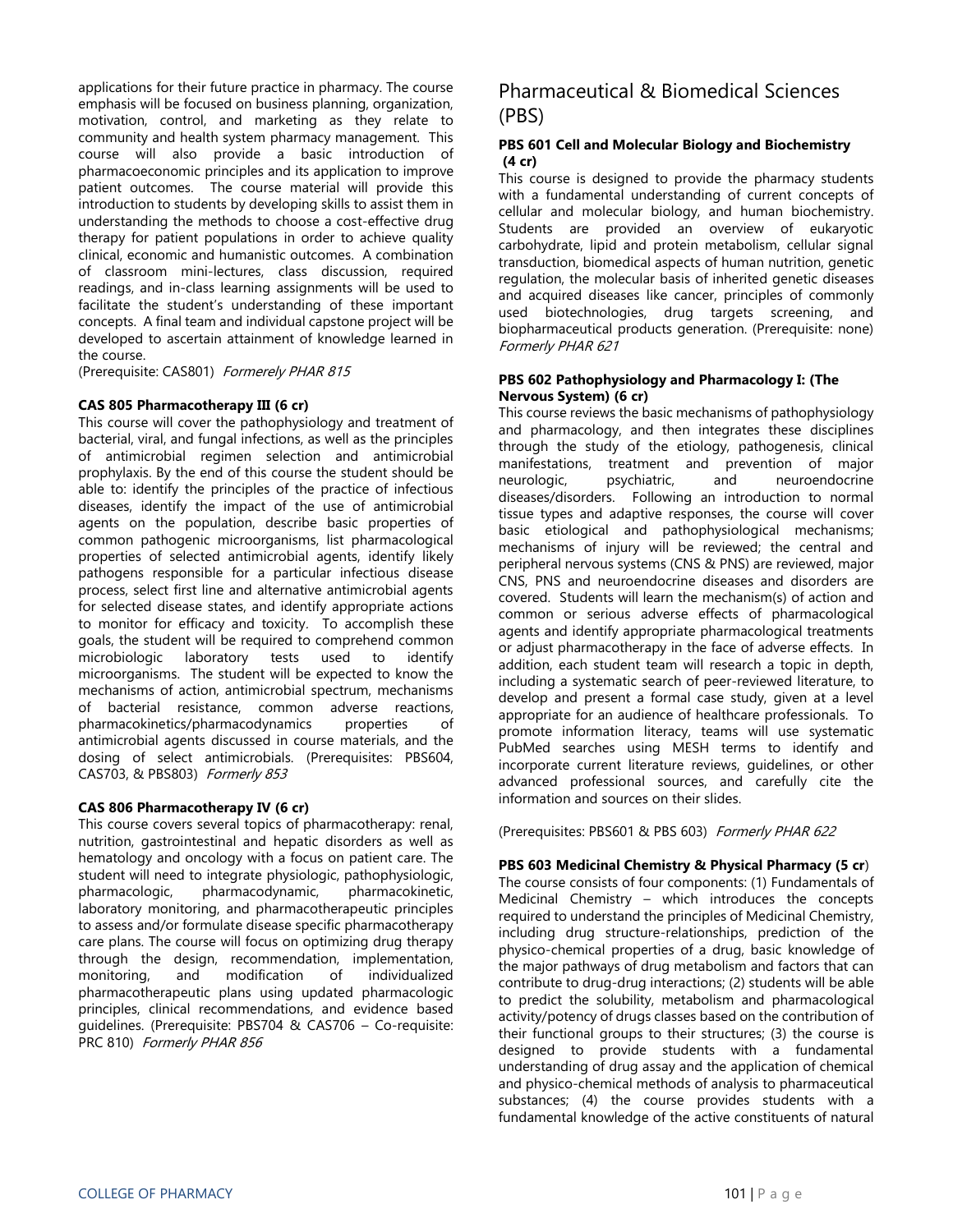medicines with emphasis on the top selling medicinal herbs. (Prerequisite: none) Formerly PHAR 631

### **PBS 604 Pharmacokinetics (5 cr)**

This course focuses on understanding and applying pharmacokinetic principles for optimizing drug dosage. It is divided into three modules: descriptive, quantitative, and pharmacokinetics of special populations. Descriptive pharmacokinetics provides a basic introduction to the key pharmacokinetic principles. This module enables the student to conceptualize principles such as drug bioavailability, distribution, clearance, and excretion. Concepts of drug absorption, metabolism, protein binding, and pharmacokinetic drug interactions will be discussed as well. Quantitative pharmacokinetics covers the mathematical aspects, including the calculation of pharmacokinetic parameters following drug administration and compartment modeling. The third module covers the process of using pharmacokinetic principles to optimize the dose for special populations. (Prerequisite: PBS 605, PBS 611) Formerly PHAR 633

### **PBS 605 Pharmaceutics (4 cr)**

This course is designed to provide students with the deep understanding of the drug physicochemical properties and its effects on drug formulation and compounding, dosage form as well as an understanding of the interactions between drug delivery systems and biological systems. The course covers the traditional and nontraditional dosage forms as well as drug delivery systems. (Prerequisite: none)

### **PBS 611 Pharmaceutical Calculations (1 cr)**

The course covers pharmaceutical calculations and an overview of drug quality control and regulation. (Prerequisite: knowledge of Algebra)

### **PBS 701 Pathophysiology and Pharmacology II: Cardiovascular, Diabetes, Thyroid (6 cr)**

This course describes and evaluates underlying pathogenesis of major cardiovascular disorders and cardiovascular pharmacology. Upon completion of this course students gain an understanding of major cardiovascular disease states, drug targets based on understanding the pathophysiology, and the mechanism of action and adverse effects of drugs used to treat cardiovascular disorders. Selected topics include: hypertension, atherosclerosis, dyslipidemia, thrombosis, arrhythmia, ischemic heart diseases, heart failure, venous thromboembolism, peripheral arterial diseases, stroke, valvular disease and cardiovascular shocks. In addition, this course describes the pathophysiology of two of the endocrine glands: thyroid and pancreas. Students gain an understanding of underlying pathogenesis of hypothyroidism, hyperthyroidism and Diabetes Mellitus, and the mechanism of action and adverse effects of pharmacological classes and agents to treat these endocrine disorders. (Prerequisites: PBS601, PBS602, PBS603, & PBS604) Formerly PHAR 724

### **PBS 704 Pathophysiology and Pharmacology III (6 cr)**

In this course, students will learn to identify drug targets based upon an understanding of the pathophysiology of major diseases of the respiratory, renal, gastrointestinal, genitourinary, and endocrine system and oncology. Students will learn to recognize the major disorders of these systems,

the mechanism of action and adverse effects of pharmacological classes of drugs used in the treatment of these disorders. In addition, students will learn the alternative pharmacological agents for patients who exhibit significant adverse effects to existing pharmacological therapy of these disorders. (Prerequisite: PBS602)

### **PBS 803 Immunology and Rheumatology (4 cr)**

The course will present an overview of the human immune system with the inclusion of both arms of immunity (innate and adaptive). The course will also cover the development and biology of B and T cells as the key players of the adaptive immunity. A special emphasis will then be placed on understanding the different types of autoimmune diseases and the up—to-date strategies for the management of autoimmune diseases. The autoimmune diseases will include TH1, TH2 (e.., Allergy), and TH17 driven mediated diseases. Other topics covered in the course include organ transplantation, passive and active immunity (vaccination), immunodeficiency diseases, AIDS, as well as interactions between the immune system and cancer. Students will be provided with detailed information about immune system, immune cells and tissues, and soluble proteins (cytokines) that orchestrate the function of different cells of the immune system. The specific roles of immune cells and cytokines will be discussed with respect to human diseases. Students will gain an understanding of specific disease state management through the interpretation of basic scientific findings, application of pharmacologic principles, relevant clinical reports/data and evidence-based clinical guidelines. These principles will be emphasized in reading assignments, assigned applications, and in-class discussion. Team-based and evidence-based patient case discussion, as well as patient pharmacological treatment plan recitation will be applied throughout the course. cal. (Prerequisites: PBS601, PBS603, & PBS704) Formerly PHAR 827

### Experiential Education (EED) - IPPE

### **IPP 607 Introduction to Pharmacy Practice (2 cr)**

This didactic class prepares students for their IPPEs. It covers introductory and contemporary pharmacy issues, practice history, pharmacy organizations and medical terminology, and certificate programs as required by experiential practice experiences. Additionally, students will be introduced to pharmacy law and professionalism issues, and they will be provided with an opportunity to develop introductory knowledge of the top 100 dispensed prescription medications. (Prerequisite: none)

### **IPP 707 Introduction to Pharmacy Practice Experience: Community Practice (4 cr)**

This is an introductory Pharmacy Practice Experience (IPPE) in a community practice setting. This IPPE requires 150 hours on site in a community practice setting. Summer placement is strongly encouraged, and the work schedule suggested should incorporate 4 x 40 hour weeks. (Prerequisites: IPP607)

#### **IPP 807 Introductory Pharmacy Practice Experience: Institutional Practice (2 cr)**

This is an introductory Pharmacy Practice Experience (IPPE) in an institutional practice setting. This IPPE requires 75 hours on site in this practice setting. (Pre-requisite: IPP607)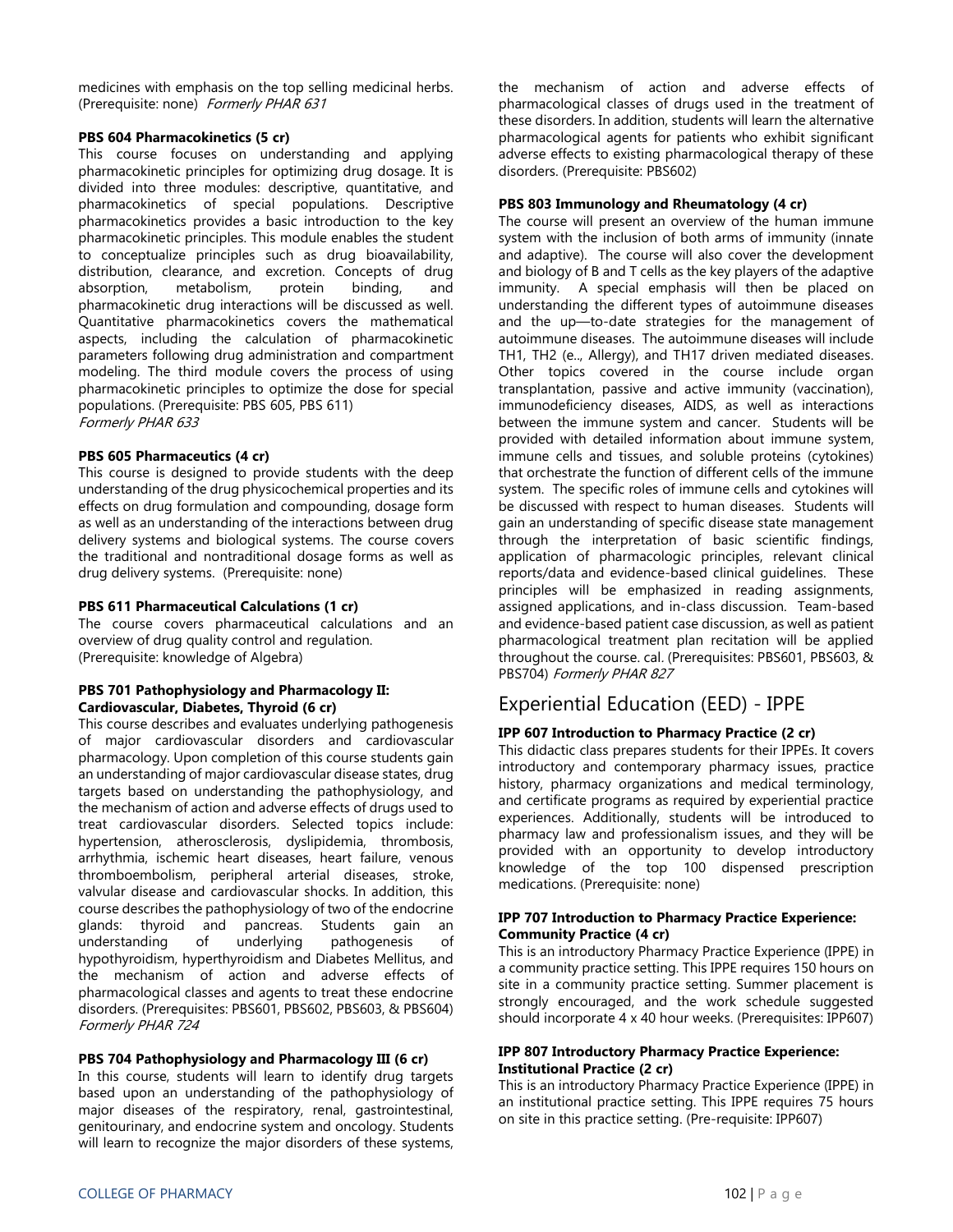#### **IPP 808 Introductory Pharmacy Practice Experience: Specialty Practice (2 cr)**

This is an introductory Pharmacy Practice Experience (IPPE) in specialty practice setting. This IPPE requires 75 hours on site in this practice setting. (Prerequisite: IPP607)

### Experiential Education (EED) - APPE

### **Advanced Pharmacy Practice Experiences**

APPE prerequisite: students must successfully complete all P1-P3 courses before commencing APPEs. Collectively, APPEs provide students with the opportunity to hone the practice, skills, professional judgement, behaviors, attitudes, values, confidence and sense of personal and professional responsibility required for each student to practice independently and collaboratively in an inter-professional, team-based environment.

### **APP 901 Advanced Pharmacy Practice Experience: Community (6 cr)**

In the Community Pharmacy Practice APPE, the student will have an opportunity to practice contemporary pharmacy in a community setting, balancing the changing demands of the healthcare system with those of the retail market. Whether in the large chain or independent pharmacy, activities will include managing the prescription verification process, selecting over-the-counter products for patient-specific needs, patient counseling, and delivering medication therapy management services. (Prerequisite: P4 standing)

#### **APP 902 Advanced Pharmacy Practice Experience: Hospital/Health Systems (6 cr)**

Students in the *Hospital/Health System APPE* will apply knowledge of sterile technique, pharmaceutical calculations, pharmaceutical compounding, medication use evaluation and pharmacokinetic monitoring in activities that enhance the safe and effective use of medications in the hospital environment. (Prerequisite: P4 standing)

### **APP 903 Advanced Pharmacy Practice Experience: General Medicine (6 cr)**

Students in the General Medicine APPE apply critical thinking skills and drug information knowledge to evaluate a patient's medical information, identify drug therapy problems, design therapeutic interventions, and communicate medication therapy recommendations to other healthcare providers. (Prerequisite: P4 standing)

### **APP 904 Advanced Pharmacy Practice Experience: Ambulatory Care (6 cr)**

In the Ambulatory Care APPE, students apply drug knowledge and communication skills with both patients and other healthcare team members to formulate and implement pharmacotherapy care plans, including monitoring and follow-up to assure the best possible outcomes for their patients. (Prerequisite: P4 standing)

### **APP 905 Advanced Pharmacy Practice Experience: Specialty I (6 cr)**

This rotation allows students to explore areas of interest and focus in pharmacy practice. Specialty APPE offered in the CNUCOP curriculum include (but are not limited to) Infectious Disease, Critical Care, Emergency Medicine, Geriatrics, Pediatrics, Academia, Management, Leadership, Compounding, Home Infusion and Long-term Care. (Prerequisite: P4 standing)

### **APP 906 Advanced Pharmacy Practice Experience: Specialty II (6 cr)**

This rotation allows students to explore areas of interest and focus in pharmacy practice. Specialty APPE offered in the CNUCOP curriculum include (but are not limited to) Infectious Disease, Critical Care, Emergency Medicine, Geriatrics, Pediatrics, Academia, Management, Leadership, Compounding, Home Infusion and Long-term Care. (Prerequisite: P4 standing)

### **APP 910 Advanced Pharmacy Practice Experience: Seminar 1**

This is the first of a required, two-semester sequential course for pharmacy students during their advanced pharmacy practice experiences. This course is designed to: 1) prepare students for practice in the profession of pharmacy, 2) build upon didactic knowledge gained previously in the Doctor of Pharmacy program, and 3) help students become life-long learners through self-assessment and reflection on learning.

### **APP 911 Advanced Pharmacy Practice Experience: Seminar 2**

This is the second of a required, tow-semester sequential course for pharmacy students during their advanced pharmacy practice experiences. . This course is designed to: 1) prepare students for practice in the profession of pharmacy, 2) build upon didactic knowledge gained previously in the Doctor of Pharmacy program, and 3) help students become life-long learners through self-assessment and reflection on learning.

### Longitudinal Practicum Education

### **PRC 609 Longitudinal Practicum I (1 cr)**

Longitudinal Practicum I is the first in a series of six practicums designed to provide students with the opportunity to practice essential skills, and use knowledge learned in didactic courses to build and develop these skills in a sequential and integrated way. Longitudinal I provides a hands-on introduction to bench-top pharmaceutical compounding and calculations. Practicum I will provide an overview of the value of compounded dosage forms, and their limitations and relationship to FDA-approved drugs. Some insight will be given to the use of compounding pharmacies for the preparation of clinical trial materials, and various compounded preparations will be made. (Prerequisite: none)

### **PRC 610 Longitudinal Practicum II (1 cr)**

Longitudinal Practicum II will provide students with a handson introduction to intravenous (IV) sterile compounding calculations and regulations, aseptic techniques, and personal safety measures using the sterile IV hood. In addition, students will learn how to perform manual blood pressure and blood glucose readings and to counsel patients on their manual blood pressure and blood glucose results, at a skill sufficient to partake in a community health screening environment. The course will be comprised of a total of 11 sessions over 11 weeks, including a total of two practical sessions and one practical assessment session for aseptic Technique/IV Sterile Compounding and one Immunization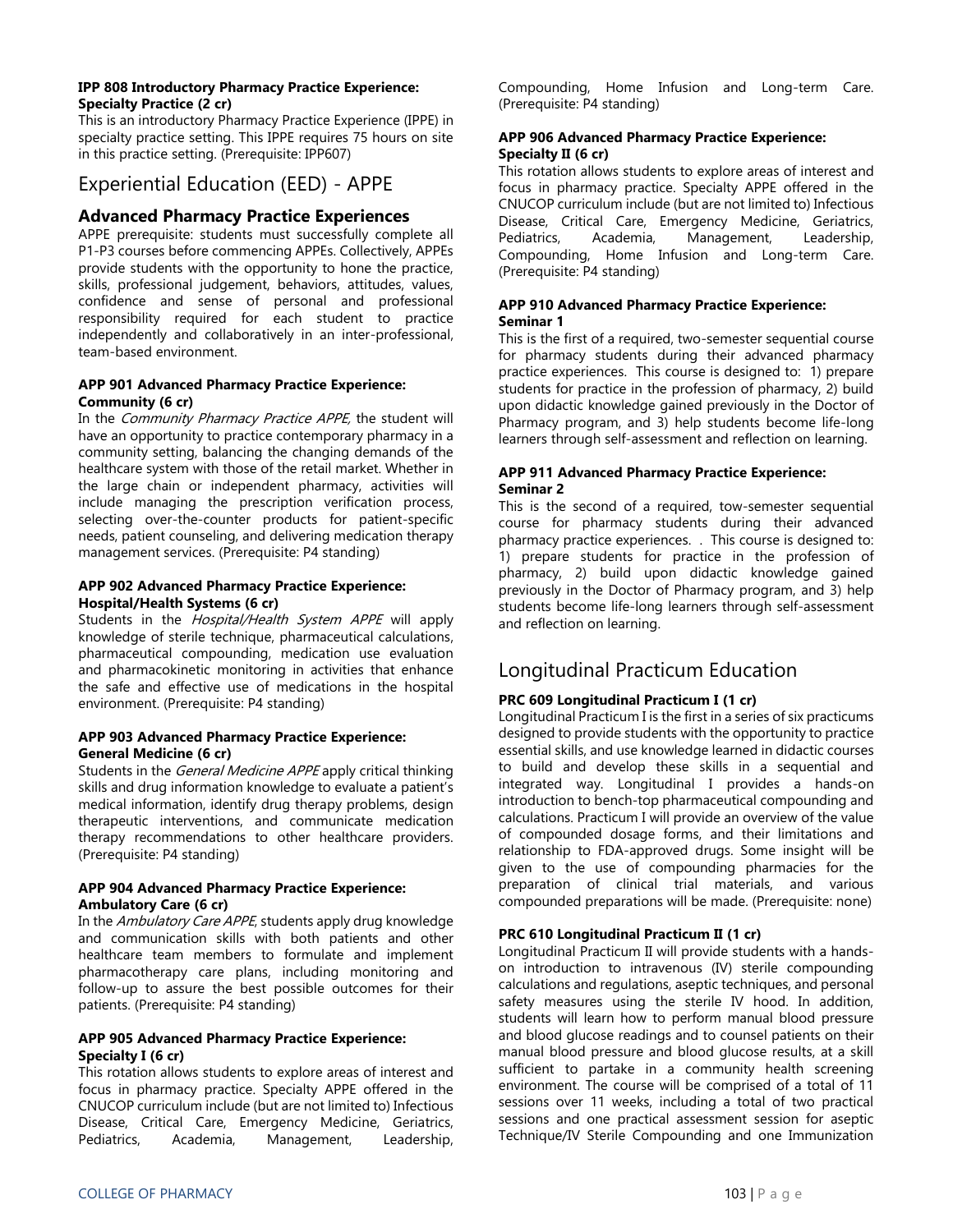Training Certification full day event. (Prerequisites: IPP607 & PRC609)

### **PRC 709 Longitudinal Practicum III (2 cr)**

The third in the series this Practicum will enable students to apply their knowledge of pharmacotherapy to clinical scenarios through the use of an oral clinical exam. Basic laboratory elements will be introduced and skill sets related to conducting MTM/motivational interviewing will be further refined. Students will also have the opportunity to enhance their oral communication skills through patient counseling exercises and debates on topics related to psychiatry and/or neurology. Professionalism, including behaviors and attitudes that are consistent with being a health care professional, will be reinforced. (Co-requisite: CAS705)

### **PRC 710 Longitudinal Practicum IV (2 cr)**

This Practicum will provide students with an opportunity to develop and practice clinical skills through the assessment of case reports laboratory findings, pharmacologic principles and evidence based guidelines. Students will participate in various workshops, which were first introduced in Practicum III. Journal Clubs, SOAP Notes and Care Plans will all be revisited, using various cardiovascular, endocrine, and pulmonologic disease states as a platform. Students will learn to demonstrate clinical skills relevant to providing patient care in simulated learning activities with other health care professional students. Evidence- based patient case discussion and patient therapeutic treatment plan recitation will be developed throughout the practicum. Students will be expected to continue to demonstrate the professional skills, attitudes, and values necessary to enter a clinical service. (Corequisite: CAS706)

### **PRC 809 Longitudinal Practicum V (2 cr)**

The fifth Lab Practicum will provide students with the ability to simulate real life pharmacy inpatient and outpatient experiences and challenges in a structured environment. This includes the Advanced Pharmacy Simulation (APPS) Lab which provides hands-on community pharmacy experiences, and our NeehrPerfect software that simulates an inpatient EMR system. Students will have opportunities to review patient cases using disease states from previous or concurrent pharmacotherapeutic course topics such as cardiovascular, endocrine, respiratory, neuropsychology, geriatrics and infectious disease. (Prerequisite: CAS 703; Corequisites: CAS 805)

### **PRC 810 Longitudinal Practicum VI (2 cr)**

The sixth and final Practicum will provide students with practice in nutritional calculations, MTM review of cases using specific topics such as renal, gastronenterologic and oncologic disease from this semester's pharmacotherapeutic course. In particular, this longitudinal practicum will build on skills developed in previous didactic courses and practicums in order to optimize personal performance going into the Advanced Pharmacy Practice Experiences (APPEs). Students will be provided with an opportunity to participate in an additional Inter-Professional Education (IPE) Simulation exercise; and there will be team-based topic presentations to solidify communication skills. Overall, students will be provided with sufficient exposure to learn and practice their skills in the area of leadership, MTM, patient care and interprofessional practice. (Prerequisite: CAS703; Co-requisite: CAS806)

### Elective Courses

P2 and P3 students must choose one from a number of elective topics that will be offered each academic year. P2 elective courses (ELC 7XX) are offered during the Spring semester and P3 elective courses (ELC 8XX) are offered in the Fall semester. Topics vary each year. Students may complete an approved an Independent Study in lieu of an elective course offered. Completion of a minimum of 4 credits of elective coursework is required. P2 elective offerings will be distributed as an addendum.

### **ELC 750/850 Independent Study (1-2 cr)**

The purpose of independent study is to provide interested students with an opportunity to collaborate with faculty on research or specialty projects. The interested student meets with the appropriate faculty member, and the student and the faculty determine the nature and scope of the project to be completed. In collaboration the student and the faculty member design the course, the scope of the project, project specific assignments, methods of evaluation, timeline, and expectations. Prior to starting the project/course, the student and the faculty member complete the independent study form and submit the completed form to the appropriate Department Chair for approval. Once approved by the appropriate Department Chair, the completed form is subsequently submitted to the Office of Academic Affairs for final approval. Once final approval has been granted, the form will be sent to the Office of the Registrar to officially enroll the student in the course. Request form and instructions available online: http://pharmacy.cnsu.edu/independent-study. (Prerequisites: P2/P3 standing and minimum 2.80 cumulative GPA; Faculty, Department Chair, and Office of Academic Affairs approval)

### **ELC 756 Disc & Devel of Drugs for IBD & Rheumatoid Arthritis (2 cr)**

The course will focus on drug development and discovery approaches for Inflammatory Bowel Disease (IBD) and Rheumatoid Arthritis (RA). The first block of classes will focus on pre-clinical models used to discover drugs for IBD. A special emphasis will be placed on animal models of IBD. Clinical protocols for both Ulcerative Colitis and Crohn's Disease patients will also be reviewed. The second block of classes will focus on drug discovery for Rheumatoid Arthritis (RA). The anti-inflammatory and analgesic effects of various drugs will be discussed, including DMARD's. Clinical trial methodology for RA will also be discussed. The course will utilize both relevant literature references, as well as real-life experiences of the instructor. Students will be expected to actively participate by way of group presentations, as well as each class participant composing a final drug discovery/development project. Pre-Reqs PBS601, PBS603, PBS602, PBS604, & CAS703.

### **ELC 761 Pharmacogenomics & Genetics (2 cr)**

The Pharmacogenomics (PGx) and Genetics course is designed to provide pharmacy students with a fundamental understanding of current concepts and application of genetics and genomics in light of the relevance and the scope of pharmacy practice. The course is designed with a learner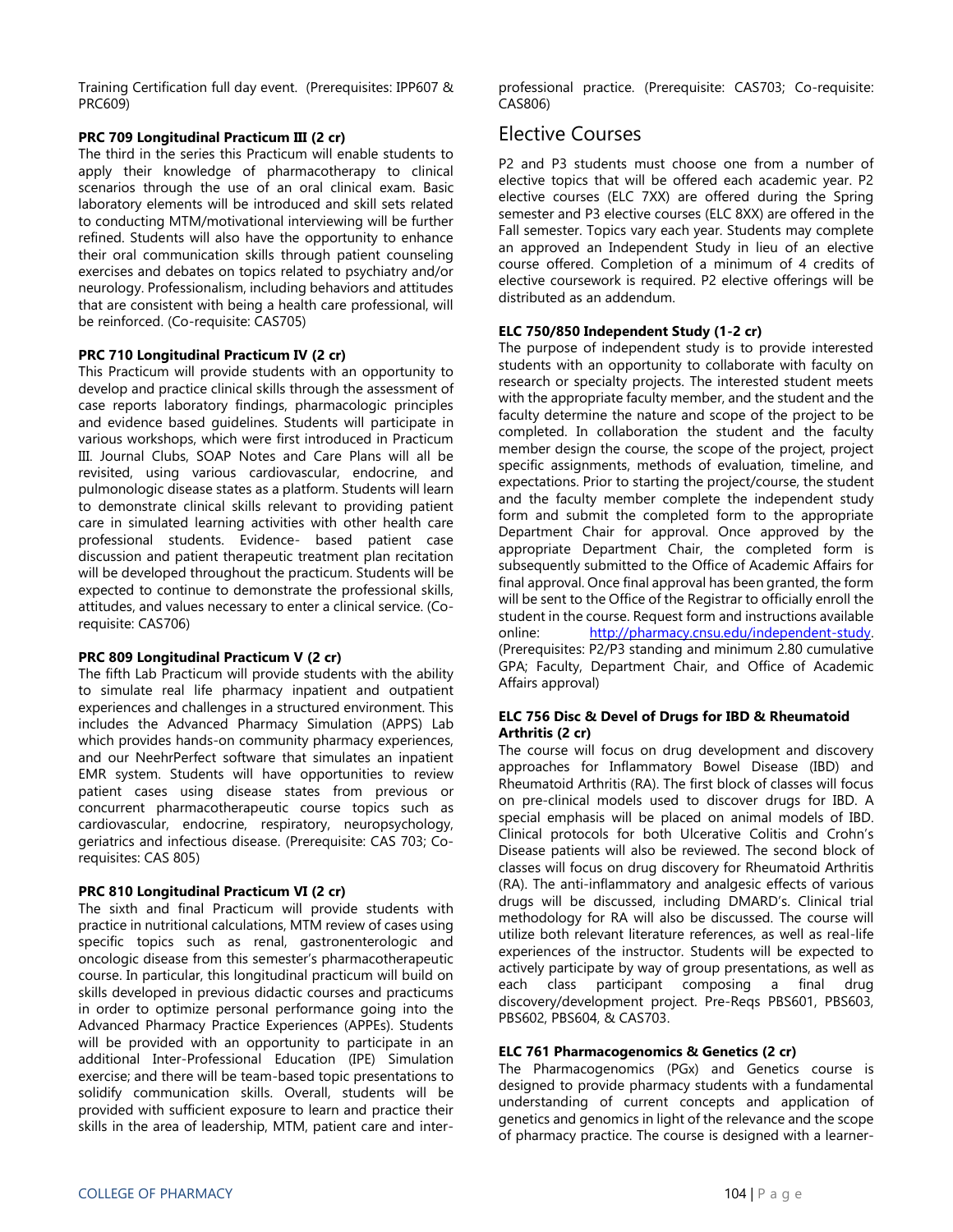centered perspective, leading step-wise through introductory content emphasizing PGx research design including utilization of key knowledge from the human genome and genome projects and Big "Omics" data such as genomic, transcriptomics, and proteomic approaches to patient care. Students are provided an application of pharmacogenomics in drug discovery, disease diagnosis, and the value of phenotyping/genotyping in guiding drug therapy of individual patients. Examples of clinical applications will be included and will examine the relationship between PGx and personalized medicine. This course uses a combination of lectures, discussions of assigned literature, projects, and student-led presentations. Pre-req PBS604, PBS701, PBS704, & CAS705. Equivalence: ELC861.

### **ELC 762 Pharmacists in Public Health (2 cr) Offered as a Hybrid-Online Course**

This is a hybrid course, combining online learning modules and in-class learning experiences. This elective course introduces, develops, and integrates the skills and knowledge needed for student pharmacists who choose to explore the realm of public health through applying their unique pharmacy backgrounds and interests. Throughout the course, the learning modules are designed to illustrate how pharmacy would fit into the greater scheme of health care from a public health perspective, to demonstrate how pharmacists can contribute in inter-professional efforts on enhancing the quality of healthcare services delivered, to integrate clinical practice and population health in pharmacists' work, and to identify public health efforts of which pharmacists are already a part. A large portion of this course is devoted to program planning, implementation, execution, and evaluation, preparing student pharmacists in their future leadership roles on the healthcare team. To enhance students' skills, evidencebased practice will be discussed and applied. Lastly, journal article analyses will be conducted to familiarize students with translating research results into real-world practice to promote population health management and practice.

### **ELC 764 Principles of Clinical Pharmacology (2 cr) (Part 1) Offered as an Online Course**

The Principles of Clinical Pharmacology Part 1 elective course will provide students with an overview of clinical pharmacology and its real-world usage. Topics relating to the following subject areas will be covered; pharmacokinestics, drugs metabolism and transport, drug therapy in special populations. This is an online course that will run for 10 weeks. Each week, students will be expected to review assigned you tube videos that are presented by world renowned experts in each subject area and are freely available through the NIH Clinical Center. Students will also be expected to participate in weekly online discussion boards as well as complete weekly online open book quizzes. There will be an online open book final exam at the end of the course that must be completed/submitted prior to the end of the semester.

### **ELC 765 Principles of Clinical Pharmacology (2 cr) (Part 2) Offered as an Online Course**

The Principles of Clinical Pharmacology Part 2 elective course, a continuation of the Part 1 elective course, will provide students with an overview of clinical pharmacology and its real-world usage through the review of the following topics; Assessment of Drug Effects, Drug Discovery and Development, Pharmacogenomics and Pharmacotherapy. This is an online course that will run for 6 weeks. Each week, students will be expected to review assigned YouTube videos that are presented by world renowned experts in each subject area and are freely available through the NIH Clinical Center. Students will also be expected to participate in weekly online discussion boards as well as complete weekly online open book quizzes. There will be an online open book final exam at the end of the course that must be completed/submitted prior to the end of the course.

### **ELC 766 Special Pops. Pharmacotherapy: Preg, Peds, & Ger. (2 cr)**

Special Populations Pharmacotherapy: A Focus on Pregnant, Pediatric, & Geriatric Patients will focus on common disease states affecting the pediatric, geriatric, and pregnant populations and their management. These specific patient populations require special consideration as a result of their varying pharmacokinetic and pharmacodynamics profiles. Pathophysiological and pharmacological principles of each disease state and their respective treatments will be reviewed. The course will be based on team-led topic presentations and in-class discussion to enhance students' knowledge base and improve oral and written communication skills. Each team will be responsible for presenting assigned topics (pregnant, pediatric, or geriatric topic) and creating an in-class application exercise for each topic. Additionally, each student who is not presenting will be responsible for developing questions to ask each presenting team. Class participation points will be based on student engagement with in-class applications and presentation questions. Pre-reqs: PBS602, PBS603, PBS701, & CAS705. (Equivalent to PHAR781AI "Special Populations: A Focus on Pediatric and Geriatric Pharmacotherapy")

### **ELC 851 Demystifying Formulary Decisions: An Evidence Based Approached (2 cr)**

This course will focus on common disease states affecting the pediatric and geriatric population and their management. These specific patient populations require special consideration as a result of their varying pharmacokinetic and pharmacodynamic profiles. Pathophysiological and pharmacological principles of each disease state and their respective treatments will be reviewed. The course will be based on team-led topic presentations and class discussions to enhance students' knowledge base and improve oral and written communication skills. (Prerequisite: P3 standing)

### **ELC 853 Preventing the Misuse & Abuse of Prescription Medications (2 cr)**

This course is designed to raise awareness among the students about the misuse and abuse of prescription medications. Students will develop knowledge and understanding of drugs and substances of abuse, how to promote appropriate use of controlled substances, and minimize their abuse and diversion. (Prerequisite: P3 standing)

### **ELC 859 Postgraduate Pharmacy Residency and Fellowship Training Preparation (2 cr)**

The post-graduate pharmacy residency and fellowship training preparation elective is an interactive course designed to provide students with the tools and skill sets necessary to obtain a residency or a fellowship position following graduation. This course will introduce students to the basic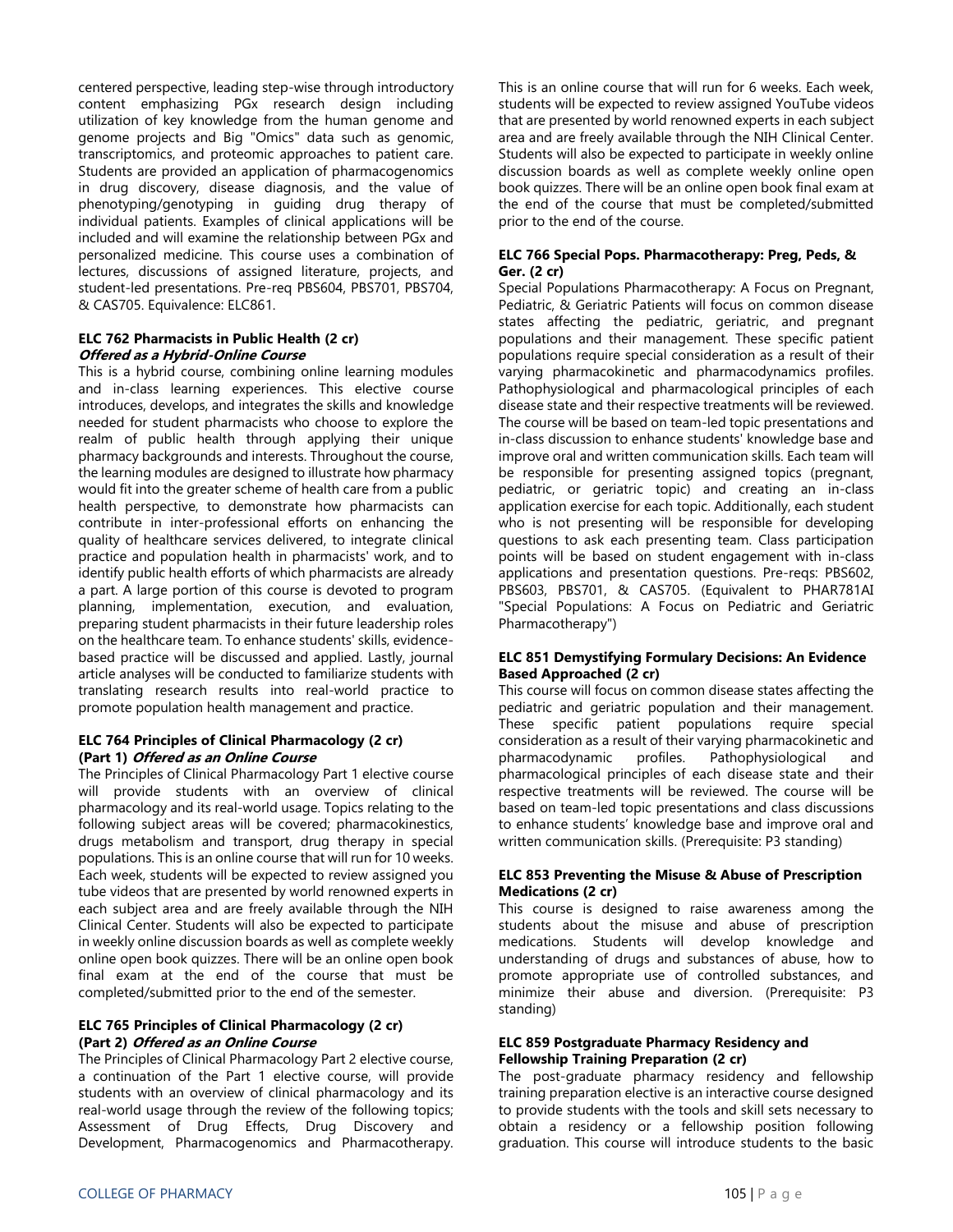elements of residency and fellowship, identifying programs based on one's interest, developing application materials (CV, letter of intent), and preparing for Personal Placement Service (PPS) and/or onsite reviews (interview preparation, mock interviews, and topic presentation). In addition, students preparing for a residency will gain the skills necessary to navigate the application and residency match processes and students preparing for a fellowship will gain the skills necessary to remain a competitive candidate for onsite interviews following PPS. (Prerequisite: P3 standing)

#### **ELC 861 Pharmacogenomics and Genetics (2 cr)**

The Pharmacogenomics (PGx) and Genetics course is designed to provide pharmacy students with a fundamental understanding of current concepts and application of genetics and genomics in light of the relevance and the scope of pharmacy practice. The course is designed with a learnercentered perspective, leading step-wise through introductory content emphasizing PGx research design including utilization of key knowledge from the human genome and genome projects and Big "Omics" data such as genomic, transcriptomics, and proteomic approaches to patient care. Students are provided an application of pharmacogenomics in drug discovery, disease diagnosis, and the value of phenotyping/genotyping in guiding drug therapy of individual patients. Examples of clinical applications will be included and will examine the relationship between PGx and personalized medicine. This course uses a combination of lectures, discussions of assigned literature, projects, and student-led presentations. (Prerequisite: P3 standing; PBS604; PBS701; PBS704; CAS705; & CAS706)

#### **ELC 863 Frontiers in Translational Medicine: From Bench to Bedside (2 cr)**

Translational medicine is the practice of transferring scientific knowledge "from bench to bedside" (B2B), translational medicine builds on basic research advances and uses them to develop new therapies or medical procedures. Translational medicine transforms scientific discoveries arising from laboratory, clinical or population studies into new clinical tools and applications that improve human health. This course provides students with insight into state-of-the art research and research application in the medical field. The emphasis is the dynamic relationship between laboratory research and bedside application with the purpose of providing optimal patient therapies. Students will learn how research results guide clinical therapies, and vice versa. This course will provide real-life examples of translational medicine practices and give students exposure to analyzing and developing diagnostic tools and treatment protocols. Students will be required to actively participate in individual journal clubs and develop a review of literature presentations. Finally, each team will write a review literature on a selective topic appropriate for peer-review publication. (Prerequisite: P3 standing and PBS 601)

#### **ELC 865 Advanced Topics in Diabetes (2 cr)**

This hybrid course combines online learning modules and inclass learning experiences. Students are expected to be in class for a number of live sessions and the final exam/final presentation. This elective course introduces students to advanced topics in diabetes, such as Cardiovascular Outcomes Trials for Diabetes Medications, Technology in the Diabetes World, Psychosocial Aspect of Diabetes

Management, etc. The online learning modules integrate the fundamental learning content and the application of main concepts with students' reflection. Throughout the course, the learning modules are designed to enhance students' competency in each of the chosen advanced topics with opportunities in class to further consolidate and integrate the learned information through clinical cases. (Prerequisite: CAS 706)

#### **ELC 867 Pediatrics Pharmacology (2 cr)**

This course is designed to familiarize students with pediatric specific disease states, pathophysiology, diagnosis as well as safe and effective drug use to optimize medication therapy in children up to 18 years of age. Importance will be placed on the pharmacist's role in individualizing drug therapy through proper product selection, dosage calculations, patient counseling and patient monitoring. (Prerequisite: P3 standing)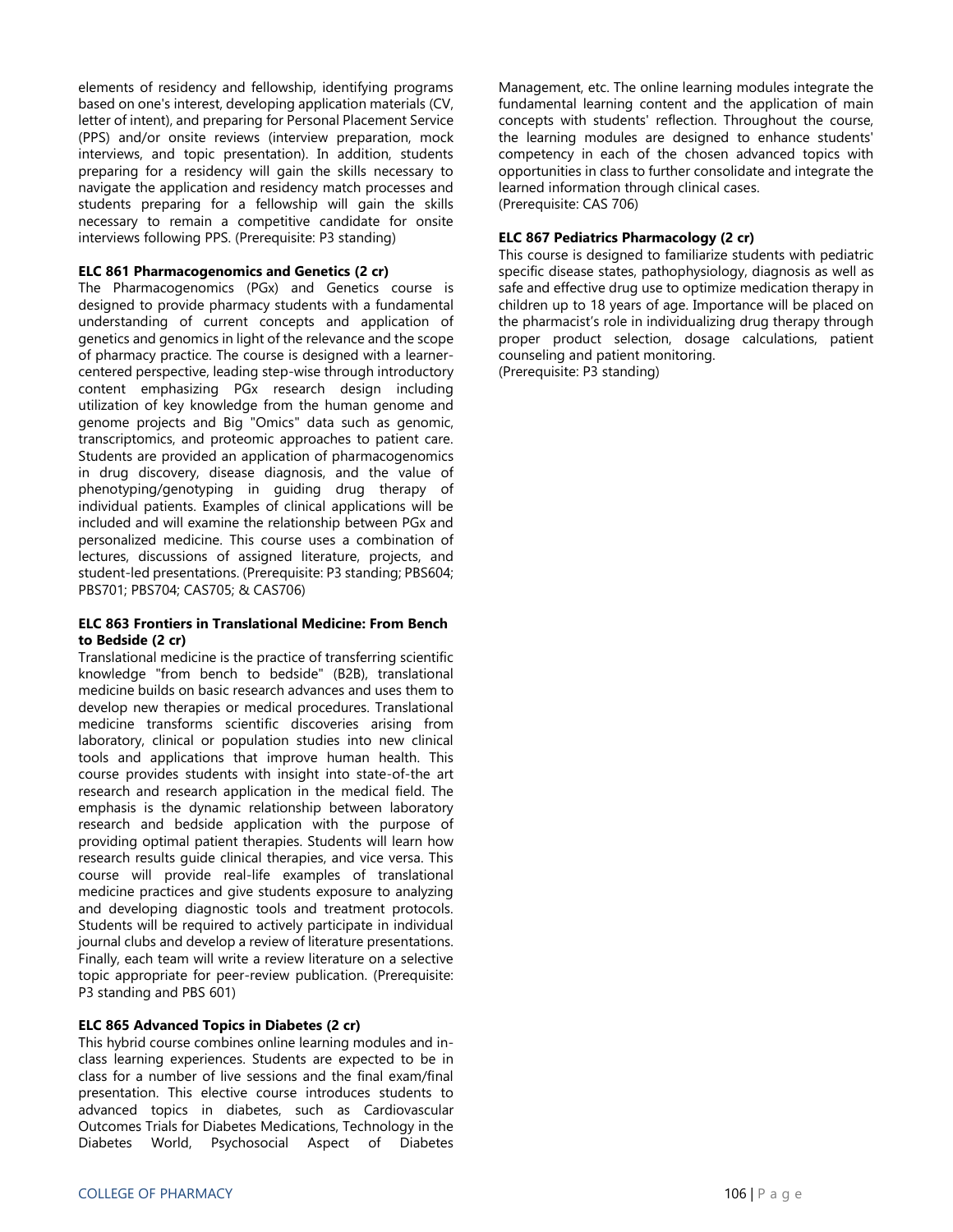# **COP PharmD Curriculum**

| Course #       | <b>COURSE TITLE</b>                                                       | <b>Credits</b> |
|----------------|---------------------------------------------------------------------------|----------------|
|                | Semester I                                                                |                |
| <b>PBS 601</b> | Cell and Molecular Biology and Biochemistry                               | 4              |
| <b>PBS 603</b> | Medicinal Chemistry & Physical Pharmacy                                   | 5              |
| <b>PBS 605</b> | Pharmaceutics                                                             | 4              |
| <b>PBS 611</b> | Calculations                                                              | $\mathbf{1}$   |
| <b>IPP 607</b> | Introduction to Pharmacy Practice and Professionalism                     | .5             |
| PRC 609        | Longitudinal Practicum I                                                  | .5             |
|                | Semester total                                                            | 18             |
|                | <b>Semester II</b>                                                        |                |
| <b>PBS 602</b> | Pathophysiology & Pharmacology I: (Neuro & Psychiatric)                   | 6              |
| <b>PBS 604</b> | Pharmacokinetics                                                          | 5              |
| CAS 606        | <b>Biostatistics and Pharmacoepidemiology</b>                             | 3              |
| <b>CAS 608</b> | Self-Care                                                                 | $\overline{4}$ |
| <b>PRC 610</b> | Longitudinal Practicum II                                                 | 1              |
|                | Semester total                                                            | 19             |
|                | <b>Semester III</b>                                                       |                |
| <b>PBS 701</b> | Pathophysiology & Pharmacology II: (CV, Diabetes Mellitus & Thyroid)      | 6              |
| <b>CAS 703</b> | Drug Literature Information & Evaluation                                  | 3              |
| <b>CAS 705</b> | Pharmacotherapy I                                                         | 6              |
| <b>PRC 709</b> | Longitudinal Practicum III                                                | $\overline{c}$ |
|                | Semester total                                                            | 17             |
|                | <b>Semester IV</b>                                                        |                |
| ELC 7XX        | Elective I                                                                | 2              |
| <b>CAS 702</b> | Communications                                                            | $\overline{c}$ |
| <b>PBS 704</b> | Pathophysiology & Pharmacology III: (Pulmonary, Renal, GI & GU)           | 6              |
| <b>CAS 706</b> | Pharmacotherapy II                                                        | 6              |
| <b>PRC 710</b> | Longitudinal Practicum IV                                                 | $\overline{2}$ |
|                | Semester total                                                            | 18             |
|                | <b>Semester V</b>                                                         |                |
| ELC 8XX        | Elective II                                                               | 2              |
| <b>CAS 801</b> | Pharmacy and the HealthCare System                                        | 3              |
| <b>PBS 803</b> | Immunology and Rheumatology                                               | 3              |
| <b>CAS 805</b> | Pharmacotherapy III                                                       | 6              |
| <b>PRC 809</b> | Longitudinal Practicum V                                                  | $\overline{2}$ |
|                | Semester total                                                            | 16             |
|                | <b>Semester VI</b>                                                        |                |
| <b>CAS 802</b> | Pharmacy Law and Ethics                                                   | 3              |
| <b>CAS 804</b> | Pharmacy Management and Economic Principles                               | 3              |
| CAS 806        | Pharmacotherapy IV                                                        | 6              |
| <b>PRC 810</b> | Longitudinal Practicum VI                                                 | 2              |
| CAS/PBS (TBD)  | Clinical Pharmacology/Pharmacokinetics (TBD)                              | $\mathbf{1}$   |
|                | Semester total                                                            | 15             |
|                | *IPPE Requirements (available in Summer, *Fall, Winter, or Spring Term)   |                |
| <b>IPP 707</b> | <b>Introductory Pharmacy Practice Experience I</b>                        | 4              |
| <b>IPP 807</b> | Introductory Pharmacy Practice Experience II                              | $\overline{c}$ |
| <b>IPP 808</b> | Introductory Pharmacy Practice Experience III                             | 2              |
|                | <b>IPPE</b> total                                                         | 8              |
|                | <b>Semester VII and VIII</b>                                              |                |
| APP 901        | Advanced Pharmacy Practice Experience: Community                          | 6              |
| APP 902        | Advanced Pharmacy Practice Experience: Hospital/Health System             | 6              |
| APP 903        | Advanced Pharmacy Practice Experience: General Medicine                   | 6              |
| APP 904        | Advanced Pharmacy Practice Experience: Am Care                            | 6              |
| APP 905        | Advanced Pharmacy Practice Experience: Specialty I                        | 6              |
| APP 906        | Advanced Pharmacy Practice Experience: Specialty II                       | 6              |
|                | Year total                                                                | 36             |
|                | <b>Program Total Credits</b>                                              | 147            |
|                | *Denotes Fall starting 2nd year or after successful completion of IPP 607 |                |